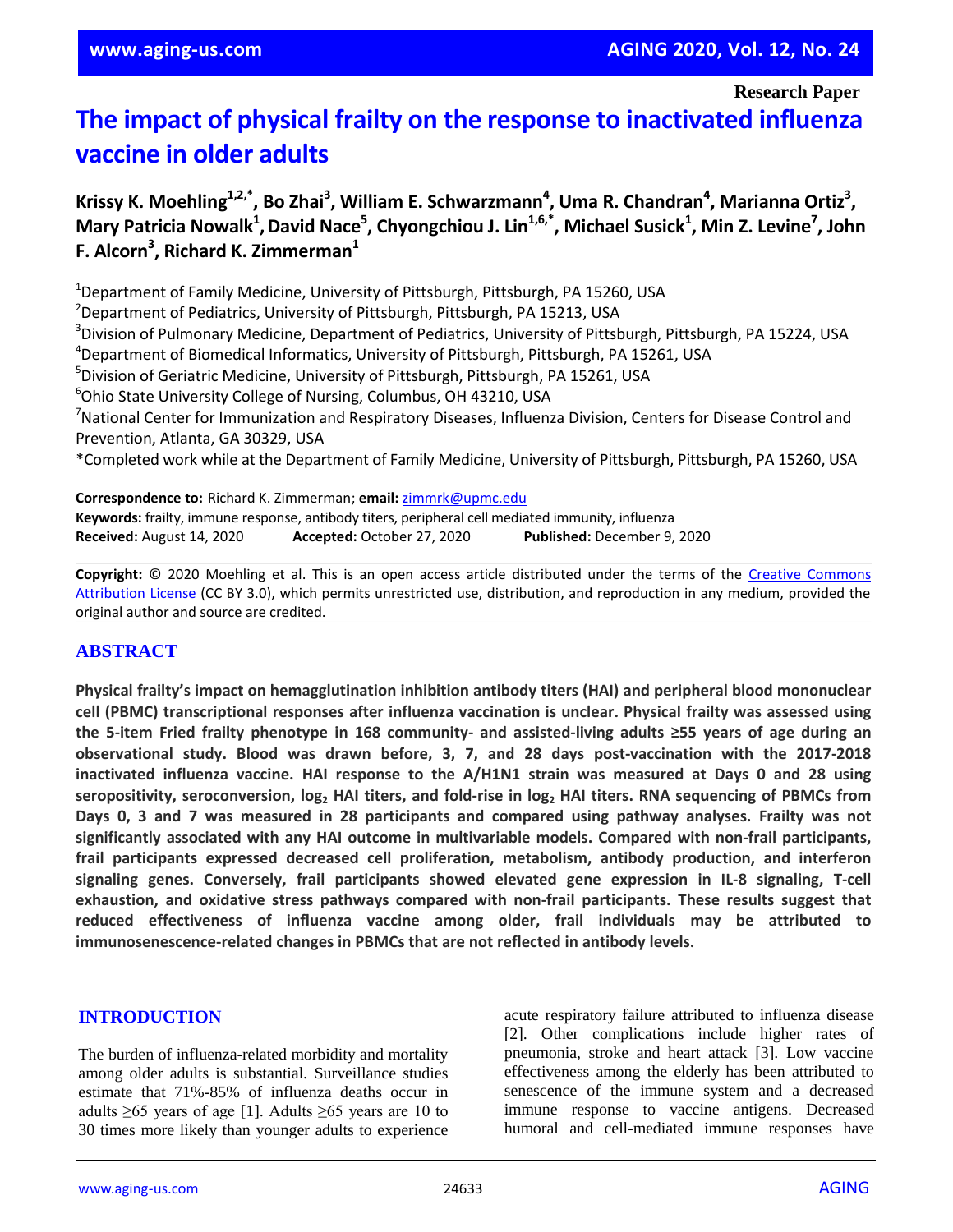been reported specific to influenza vaccination in older adults compared with younger adults [4], including altered T-cell function and overall declines in cellmediated adaptive immunity [3].

Overlaid on age-related immunosenescence are the effects of frailty [4], a multi-dimensional syndrome marked by losses in function and physiological reserve [5]. Physical frailty, characterized by diminished strength, endurance, and reduced physiologic function [6], leads to increased risk of acute illness, falls, disability, hospitalization, institutionalization and mortality [5, 7].

Frailty's impact upon older adults' antibody immune response outcomes after influenza vaccination is unclear. A 2011 study found that physical frailty among community-dwelling adults >70 years of age was associated with diminished immunological response to influenza vaccine and more severe influenza-like illness [8]. More recent studies have found no difference in post-vaccination antibody titers between frail and nonfrail or between frail and pre-frail community-dwelling older adults  $\geq 65$  years [9–12].

Efforts to develop more effective vaccines have driven research on humoral and cell-mediated immune responses to influenza virus. These studies [13–16] have focused on general subpopulations of older adults without consideration of factors that may directly affect the degree of immunosenescence, such as physical frailty. The purpose of this study was to assess hemagglutination inhibition antibody (HAI) titers and peripheral blood mononuclear cell (PBMC) transcriptomic responses to influenza vaccine in the context of physical frailty status.

# **RESULTS**

#### **Demographics**

Characteristics for the entire cohort as well as by frailty status among the entire cohort and PBMC subgroup are presented in Table 1. Overall, participants were primarily female (68.5%) and white (76.2%). Fortyseven percent were taking a statin medication, 32.5% noted having  $\geq 2$  chronic health conditions, and 41.1% were obese. Median age was 71.5 years (64.9-83.1). Overall, frailty was low, with 34.5% of the cohort considered frail; frail persons had 2-4 "frailty components." Frail individuals were significantly older (74.3 vs. 70.5 years;  $P = 0.040$ ), were more likely to have 1 or more high risk condition  $(P = 0.007)$  and had lower ADL (13.0 vs. 14.0; *P* < 0.001) and IADL (13.0 vs. 14.0;  $P < 0.001$ ) scores. Frail individuals in the PBMC subgroup were significantly older (82.9 vs. 67.5

years,  $P = 0.012$ ), had higher BMI (31.0 vs. 26.4,  $P =$ 0.045), and as expected, scored lower on functional status measures (13.0 vs.14.0,  $P = 0.002$  for ADL and 11.0 vs.14.0,  $P = 0.009$  for IADL).

### **HAI results**

Pre- and post-vaccination A/H1N1 HAI antibody titers of the entire cohort and for the PBMC subgroup by frailty status are reported in Table 2. Nearly half (47.6%) of the cohort was considered seropositive at Day 0 rising to 80.3% seropositivity at Day 28. Only 35.7% of the cohort seroconverted 28 days postvaccination, with a mean fold-rise in the  $log<sub>2</sub>$  titer ratio of  $1.44 \pm 0.58$  for the cohort. There were no significant differences between frailty subgroups in any HAI response outcome.

Multivariable regression was performed on data from the entire cohort to determine predictors of H1N1 antibody response. Frailty was not significantly associated with any Day 28 measure of HAI titers when adjusting for demographic factors. Day  $0 \log_2 HAI$  titer, age, and sex were significantly associated with seroprotection and seroconversion (Table 3). Younger age and being female were significantly related to higher Day 28 seropositivity and seroconversion.

#### **PBMC results - differentially expressed genes (DEG) between frail and non-frail groups at Days 0, 3 and 7**

Table 4 shows the DEGs that were significantly different between frail and non-frail groups at Days 0, 3 and 7. In total, there were 584, 597, and 776 DEGs at Day 0, 3, and 7, respectively. At all three time points, frail adults showed lower expression of genes in interferon signaling pathways, suggesting lower baseline interferon activation compared to the non-frail group. Several interferon-induced proteins, *IFI6, IFIT1, IFIT3, IFITM3, MX1*, and *ISG15* were decreased in the frail adults. Of note, interferon-inducible transmembrane-1 (*IFIT1*), MX dynamin-like GTPase 1 (*MX1*), and interferon stimulated gene (*ISG15*) were down regulated  $> 1$  log ratio at all three time points (Supplementary Table 1). Other pathways involved in vaccine responses, including activation of interferon regulatory factor, (*IRF*) by cytosolic pattern recognition receptors on Day 0, communication between innate and adaptive immune cells on Day 3, and B cell receptor signaling on Day 0 and Day 7, were decreased in the frail adults, suggesting reduced basal activation of both innate and adaptive immune responses.

*IL-8* signaling was increased in the frail adults on Day 0 and Day 3, corroborating previous studies that increased *IL-8* expression occurs in frailty and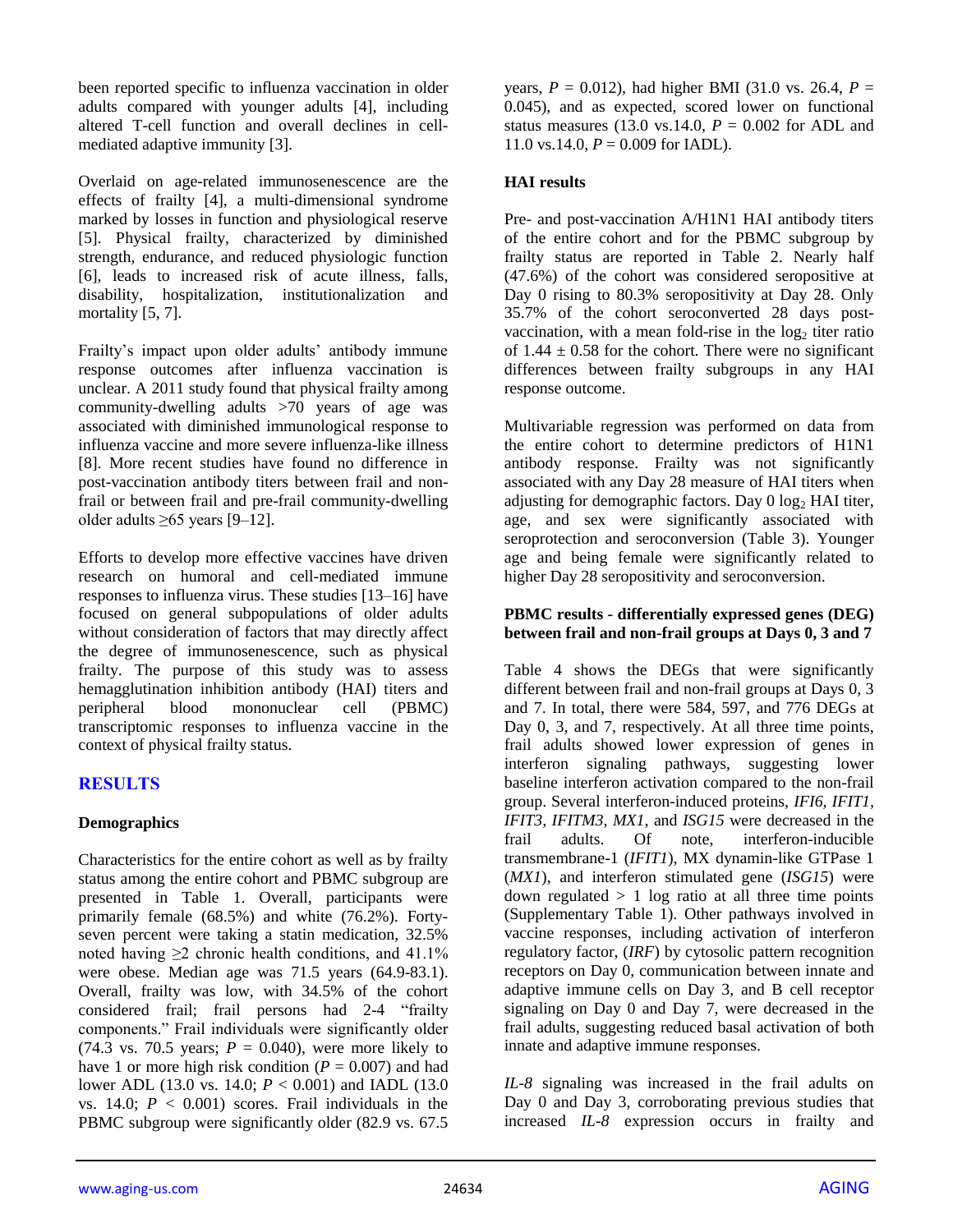| Table 1. Demographics on entire cohort and subset analytic group by frailty status. |  |
|-------------------------------------------------------------------------------------|--|
|-------------------------------------------------------------------------------------|--|

| <b>Variables</b>                                                  | <b>Entire cohort</b><br>$(N=168)$ | Frail<br>$(N=58)$ | <b>Non-frail</b><br>$(N=110)$ | $P$ value <sup>1</sup> | <b>PBMC</b> subset<br>Frail $(N=13)$ | <b>PBMC</b> subset<br>Non-frail $(N=15)$ | $P$ value <sup>1</sup> |
|-------------------------------------------------------------------|-----------------------------------|-------------------|-------------------------------|------------------------|--------------------------------------|------------------------------------------|------------------------|
| Age, yr, Median (Q1, Q3)                                          | 71.5(64.9,83.1)                   | 74.3 (66.4,88.2)  | 70.5(63.3,81.0)               | 0.040                  | 82.9 (72.7,88.1)                     | 67.5(62.9,72.9)                          | 0.012                  |
| Female sex, $N(\%)$                                               | 115(68.5)                         | 41(70.7)          | 74 (67.3)                     | 0.651                  | 9(69.2)                              | 12(80.0)                                 | 0.670                  |
| Caucasian race, N (%)                                             | 128 (76.2)                        | 46 (79.3)         | 82 (74.6)                     | 0.491                  | 12(92.3)                             | 14(93.3)                                 | 1.000                  |
| Non-Hispanic, N (%)                                               | 165 (98.2)                        | 58 (100.0)        | 107(97.3)                     | 0.552                  | 13 (100.0)                           | 14(93.3)                                 | 1.000                  |
| BMI, Median (Q1, Q3)                                              | 27.8 (24.5,33.1)                  | 29.7 (24.4,35.1)  | 27.4 (24.5,31.1)              | 0.075                  | 31.0 (29.3,34.8)                     | 26.5 (24.7,30.5)                         | 0.045                  |
| Current smoker, N (%)                                             | 22(13.1)                          | 10(17.2)          | 12(10.9)                      | 0.247                  | 1(7.7)                               | 1(6.7)                                   | 1.000                  |
| 1 high-risk condition, $^2$ N (%), ref.<br>$= 0$                  | 59 (36.2)                         | 22(37.9)          | 37(35.2)                      |                        | 5(38.5)                              | 4(28.6)                                  |                        |
| $\geq$ 2 high-risk conditions <sup>2</sup> , N (%),<br>$ref. = 0$ | 53(32.5)                          | 26(44.8)          | 27(25.7)                      | 0.007                  | 6(46.2)                              | 5(35.7)                                  | 0.555                  |
| Current statin<br>medication use, $N$ (%)                         | 79 (47.0)                         | 31(53.5)          | 48 (43.6)                     | 0.226                  | 8(61.5)                              | 5(33.3)                                  | 0.255                  |
| ADL score, median $(01, 03)^3$                                    | 14.0(13.0, 14.0)                  | 13.0(13.0, 14.0)  | 14.0(14.0, 14.0)              | < 0.001                | 13.0(13.0, 13.0)                     | 14.0(14.0, 14.0)                         | 0.002                  |
| IADL score, median $(Q1, Q3)^3$                                   | 14.0(13.0, 14.0)                  | 13.0(8.0,14.0)    | 14.0(13.0, 14.0)              | < 0.001                | 11.0(7.0,14.0)                       | 14.0(13.0, 14.0)                         | 0.009                  |
| 0-1 Frailty components (non-<br>frail), $N$ $(\%)$                | 110(65.5)                         |                   |                               |                        |                                      |                                          |                        |
| $\geq$ 2 Frailty components (frail), N<br>(%)                     | 58 (34.5)                         |                   |                               |                        |                                      |                                          |                        |

 $^{1}$ Chi-square/Fisher's Exact for categorical variables, Wilcoxon for continuous variables.

<sup>2</sup>Comorbidities include: diabetes, heart disease, asthma, chronic lung disease, blood disorders, kidney disorders, liver disease, neurological disorders, osteoporosis.

 $3$ ADL and IADL, scores range from 0-14, higher scores indicate greater functionality.

**Table 2. Pre- and post-vaccination A/H1N1/Michigan/45/2015-pdm09-like virus antibody titers.** 

|                                                      | <b>Entire cohort</b> | Frail           | Non-frail*      |                   | <b>PBMC</b> subset    |  |
|------------------------------------------------------|----------------------|-----------------|-----------------|-------------------|-----------------------|--|
| <b>HAI</b> response to A/H1N1                        | $(N=168)$            | $(N=58)$        | $(N=110)$       | Frail<br>$(N=13)$ | Non-frail<br>$(N=15)$ |  |
| Day 0 $log_2$ HAI titer, Mean $\pm$ SD               | $4.86 \pm 1.87$      | $4.70 \pm 1.96$ | $4.94 \pm 1.83$ | $3.78 \pm 1.66$   | $4.19 \pm 1.81$       |  |
| Day 28 $log_2$ HAI titer, Mean $\pm$ SD              | $6.31 \pm 1.69$      | $6.30 \pm 1.75$ | $6.32 \pm 1.67$ | $5.82 \pm 1.34$   | $5.89 \pm 1.27$       |  |
| Day 0 seropositivity rate, $N$ (%)                   | 80 (47.6)            | 24(41.4)        | 56 (50.9)       | 3(23.1)           | 5(33.3)               |  |
| Day 28 seropositivity rate, $N$ (%)                  | 135 (80.3)           | 45 (77.6)       | 90 (81.8)       | 8(61.5)           | 12(80.0)              |  |
| Day 28 seroconversion rate, $N$ (%)                  | 60(35.7)             | 21(36.2)        | 39(35.5)        | 5(38.5)           | 6(40.0)               |  |
| Day 28 fold-rise in $log_2$ HAI titer, Mean $\pm$ SD | $1.44 \pm 0.58$      | $1.50 \pm 0.64$ | $1.41 \pm 0.55$ | $1.77 \pm 0.81$   | $1.59 \pm 0.58$       |  |

Seropositivity = HAI titer ≥40; Seroconversion (4-fold rise in post-vaccination titer at Day 28 given Day 0 titer ≥10). <sup>1</sup>All P values for tests >0.05 for differences between frail and non-frail groups; Chi-square/Fisher's Exact for categorical variables; t-test for continuous variables.

### **Table 3. Predictors of influenza A/H1N1/Michigan/45/2015-pdm09-like virus antibody titers from multivariable regression for entire cohort (N=168).**

| <b>Outcomes from logistic regression</b>                 | <b>OR (95% CI)</b>  | P value |
|----------------------------------------------------------|---------------------|---------|
| $A/HINI1$ Day 28 Seropositivity (HAI titer $\geq 1:40$ ) |                     |         |
| Frail, ref.=non-frail                                    | $1.16(0.45-2.97)$   | 0.754   |
| Age, years                                               | $0.95(0.91-0.99)$   | 0.008   |
| Female, ref.=male                                        | $2.84(1.07-7.51)$   | 0.036   |
| $A/H1N1 \log_2 Day 0 HAI$ titers                         | $2.12(1.54-2.92)$   | < 0.001 |
| A/H1N1 Day 28 Seroconversion (4-fold rise)               |                     |         |
| Frail, ref.=non-frail                                    | $1.17(0.54 - 2.54)$ | 0.698   |
| Age, years                                               | $0.94(0.91-0.98)$   | 0.002   |
| Female, ref.=male                                        | $2.76(1.19-6.43)$   | 0.019   |
| $A/H1N1 \log_2 Day 0 HAI$ titers                         | $0.59(0.47-0.74)$   | < 0.001 |
| <b>Outcomes from linear regression</b>                   | <b>Beta</b> (SE)    | P value |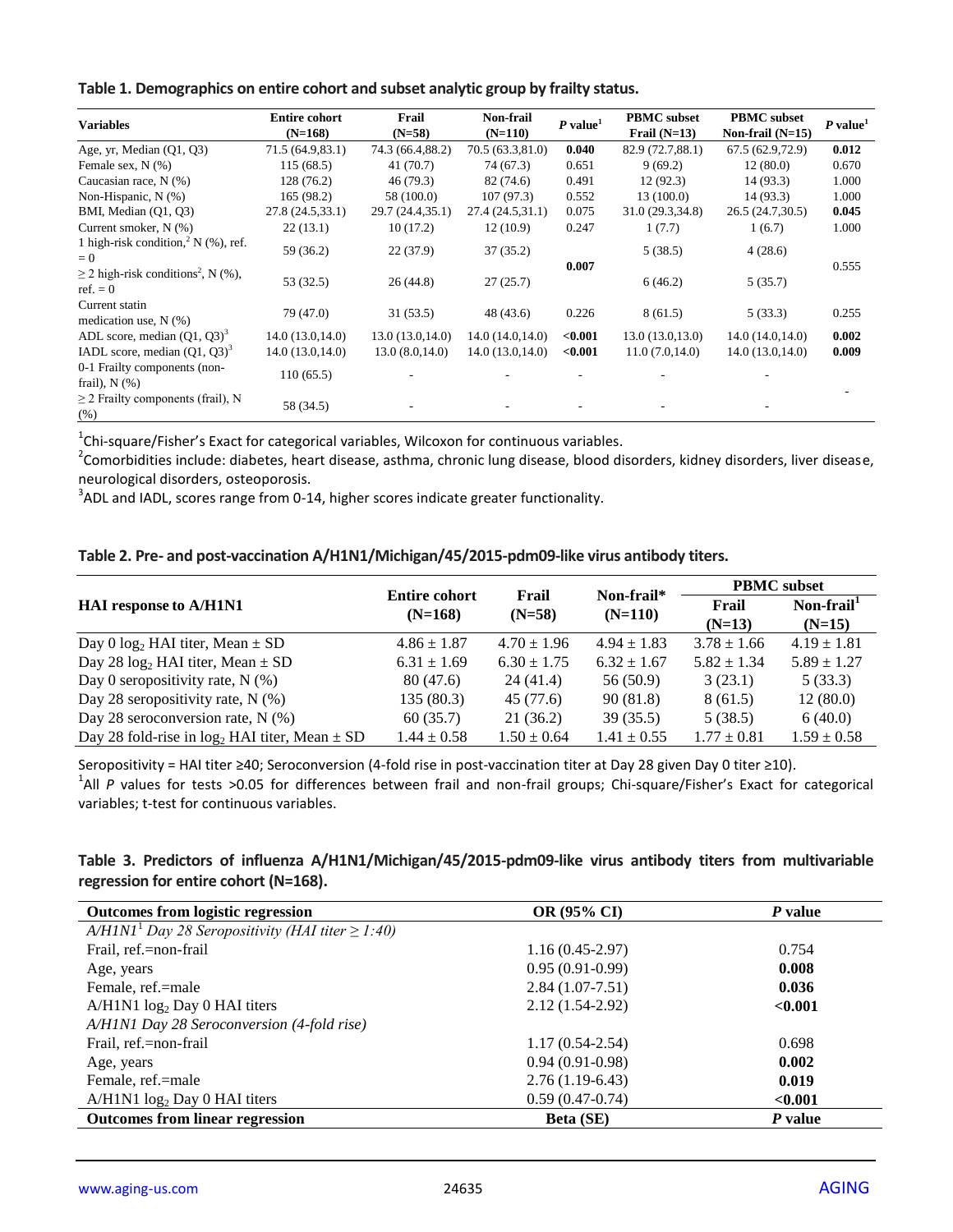| $A/HINI$ Log <sub>2</sub> Day 28 HAI titers                      |               |         |
|------------------------------------------------------------------|---------------|---------|
| Frail, ref.=non-frail                                            | 0.27(0.22)    | 0.233   |
| Age, years                                                       | $-0.03(0.01)$ | 0.001   |
| $A/H1N1 \log_2$ Day 0 HAI titers                                 | 0.51(0.06)    | < 0.001 |
| $A/HINI$ Log <sub>2</sub> fold-rise in HAI titers (Day 28/Day 0) |               |         |
| Frail, ref.=non-frail                                            | 0.05(0.07)    | 0.492   |
| $A/H1N1 \log_2$ Day 0 HAI titers                                 | $-0.20(0.02)$ | < 0.001 |

 $1$ A/H1N1=A/H1N1/Michigan/45/2015-pdm09-like virus.

**Table 4. Differentially expressed pathways between frail (N=13) and non-frail (N=15) individuals on Day 0 (prevaccination) and Days 3 and 7 post-vaccination analyzed by Ingenuity pathways analysis.**

|                                                                             |                                                       | Day 0 pre-vaccination                                                     |                             | Day 3 post-vaccination                                                                     | Day 7 post-vaccination                              |                                                                                                                                                                                                                      |
|-----------------------------------------------------------------------------|-------------------------------------------------------|---------------------------------------------------------------------------|-----------------------------|--------------------------------------------------------------------------------------------|-----------------------------------------------------|----------------------------------------------------------------------------------------------------------------------------------------------------------------------------------------------------------------------|
| <b>Ingenuity</b><br>canonical<br>pathways                                   | <b>Upregulated</b><br>genes                           | Downregulated<br>genes                                                    | <b>Upregulated</b><br>genes | Downregulated<br>genes                                                                     | <b>Upregulated</b><br>genes                         | Downregulated<br>genes                                                                                                                                                                                               |
| Activation of<br>IRF by<br>cytosolic<br>pattern<br>recognition<br>receptors | $\overline{\phantom{a}}$                              | ADAR,<br>DHX58, IFIT2,<br>IRF7, IRF9,<br>ISG15, STAT2,<br>ZBP1            |                             |                                                                                            | IFNAR1                                              | DHX58, IFIT2,<br>IKBKE, IRF7,<br>ISG15, STAT2,<br>ZBP1                                                                                                                                                               |
| B cell receptor<br>signaling                                                | RAP2A                                                 | FOXO1,<br>IGHG2,<br>IGHG3,<br>IGHG4,<br>PIK3CD,<br>PRKCB, PTK2,<br>RASSF5 |                             |                                                                                            | KRAS, NFAT5,<br>PPP3CA,<br>PPP3CB,<br>PPP3R1, PAP2A | ETS1, IGHA1,<br>IGHG1,<br>IGHG2,<br>IGHG3,<br>IKBKE,<br>MAPK11                                                                                                                                                       |
| Communication<br>between innate<br>and adaptive<br>immune cells             |                                                       | $-$                                                                       |                             | CCR7, CD4,<br>CD <sub>40</sub> LG,<br>IGHA <sub>1</sub> ,<br>IGHG2,<br>IGHG3,<br>TNFRSF12B |                                                     |                                                                                                                                                                                                                      |
| EIF2 signaling                                                              |                                                       |                                                                           |                             | --                                                                                         | EIF1, KRAS,<br>PPP1CB,<br>RAP2A, RPL36A             | CCND1,<br>EIF4A3,<br>RPL10A,<br>RPL14, RPL18,<br>RPL23A,<br>RPL26, RPL31,<br>RPL32, RPL34,<br>RPL36, RPL37,<br>RPL37A,<br>RPS13, RPS19,<br>RPS20, RPS23,<br>RPS24, RPS25,<br>RPS27A,<br>RPS28, RPS4X,<br>RPS6, RPS8, |
| Glutathione<br>biosynthesis                                                 | <b>GCLC</b>                                           |                                                                           | GCLC,<br><b>GCLM</b>        |                                                                                            | GCLC, GCLM                                          | $-$                                                                                                                                                                                                                  |
| GM-CSF<br>signaling                                                         |                                                       |                                                                           | $-$                         | $-$                                                                                        | KRAS, PPP3CA,<br>PPP3CB,<br>PPP3R1, RAP2A           | CCND1, ETS1                                                                                                                                                                                                          |
| Heme<br>biosynthesis II                                                     | CPOX,<br>HMBS,<br><b>UROS</b>                         |                                                                           |                             |                                                                                            | --                                                  |                                                                                                                                                                                                                      |
| HIF 1-alpha<br>signaling                                                    | ELOB,<br>MMP8,<br>PDGFC,<br>RAP2A,<br>RBX1,<br>SLC2A5 | EGLN3,<br>HIF1A, NOS3,<br>PIK3CD                                          |                             | $-$                                                                                        | $-$                                                 |                                                                                                                                                                                                                      |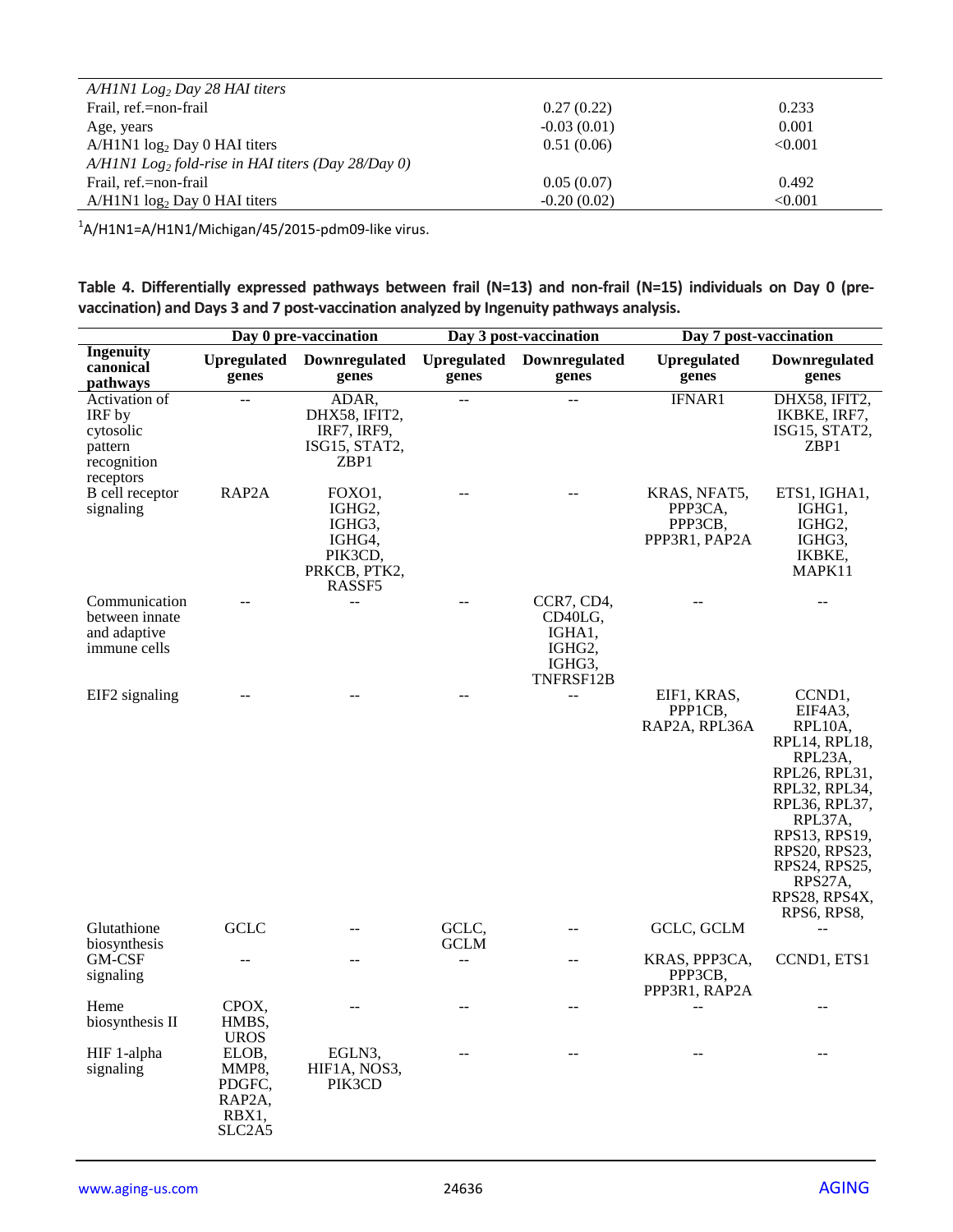| IL-8 signaling   | AZU1,               | CCND <sub>1</sub> | AZU1,               | CCND <sub>1</sub> |                |                   |
|------------------|---------------------|-------------------|---------------------|-------------------|----------------|-------------------|
|                  | DEFA1.              | CXCR2,            | DEFA1.              | PRKCA, PTK2       |                |                   |
|                  | GNA12.              | ITGAX,            | GNA12,              |                   |                |                   |
|                  | GNG10,              | PIK3CD,           | MAPK9,              |                   |                |                   |
|                  | GPLD1.              | PRKCB, PTK2       | MPO,                |                   |                |                   |
|                  | PDGFC,              |                   | RAB11FIP2,          |                   |                |                   |
|                  | RAP <sub>2</sub> A, |                   | RAP <sub>2</sub> A, |                   |                |                   |
|                  | <b>RHOU</b>         |                   | <b>TEK</b>          |                   |                |                   |
| Interferon       |                     | IFI6, IFIT1,      |                     | IFI35, IFIT1,     | <b>IFNAR1</b>  | BAK1, IFI6,       |
| signaling        |                     | IFIT3, IFITM3,    |                     | IFITM3.           |                | IFIT1, ISG15,     |
|                  |                     | IRF9, ISG15,      |                     | ISG15, MX1,       |                | MX1, OAS1,        |
|                  |                     | MX1, OAS1,        |                     | OAS1, STAT2       |                | STAT <sub>2</sub> |
|                  |                     | STAT <sub>2</sub> |                     |                   |                |                   |
| Regulation of    |                     |                   |                     |                   | KRAS, NFAT5.   | <b>IKBKE</b>      |
| IL-2 expression  |                     |                   |                     |                   | PPP3CA,        |                   |
| in activated and |                     |                   |                     |                   | PPP3CB,        |                   |
| anergic T        |                     |                   |                     |                   | PPP3R1, PAP2A, |                   |
| lymphocytes      |                     |                   |                     |                   | TGFBR1         |                   |
| T cell           | PDCD1LG2,           | FOXO1, HLA-       |                     |                   | BMPR2,         | CTLA4, HLA-       |
| exhaustion       | PPP2R5B,            | E, IL6R, IRF9,    |                     |                   | IFNAR1, KRAS,  | G. LGALS9.        |
| signaling        | RAP2A               | LGALS9.           |                     |                   | NFAT5.         | STAT <sub>2</sub> |
| pathway          |                     | PIK3CD,           |                     |                   | PPP2R5B,       |                   |
|                  |                     | STAT2             |                     |                   | PPP2R5E,       |                   |
|                  |                     |                   |                     |                   | PRDM1, RAP2A,  |                   |
|                  |                     |                   |                     |                   | TGFBR1         |                   |

-- Pathway not significantly differentially expressed or no DEGs in category.

immunosenescence. Additionally, on Day 7 postvaccination, several nuclear factors and signal transduction proteins shared by two pathways, regulation of *IL-2* expression in activated and anergic T lymphocytes and *GM-CSF* signaling were upregulated in the frail group. These results suggest differential activation of the immune responses to vaccination in frail compared to non-frail adults.

On Day 7, eukaryotic initiation factor 2 (*EIF-2*) pathway showed reduced expression in the frail group compared to non-frail suggesting that a decreased protein production response may contribute to reduced immune response to influenza vaccination. This finding may be relevant, as antibody response has long been recognized as the primary aspect of immunogenicity by influenza vaccines [17, 18].

Cyclin D1 (*CCND1*) expression showed consistently lower expression in the frail group at all three time points, at log ratios of -1.7, -1.82, and -1.83, respectively (Supplementary Table 1). These results show reduced cell proliferation in PBMCs in frail adults at Day 0, suggesting senescence in PBMC populations. Moreover, the T cell exhaustion pathway was upregulated in the frail adults on Day 0 and 7 postvaccination. Both phenotypes are associated with immunosenescence [19].

Pathways involved in oxidative stress were upregulated in the frail group, including *HIF-1α* signaling, HEME biosynthesis II on Day 0, and glutathione biosynthesis

on all days. Additionally, the histamine biosynthesis pathway expression, represented by histidine decarboxylase, was decreased at all three time points, at log ratios -1.44, -1.58, and -1.59 (Supplementary Table 1) on Day 0, Day 3, and Day 7, respectively. These results suggest increased oxidative stress and an alternative inflammatory state in the frail group's PBMC populations.

#### **Changes in DEG between Days 0 and 3 and between Days 0 and 7 in frail and non-frail groups**

Vaccine-induced differences in gene expression between baseline (Day 0) and after vaccination (Day 3 or 7) were assessed. Table 5 shows significant differences in DEGs between Days 0 and 3 and between Days 0 and 7 in frail and non-frail groups. Relatively few genes were differentially expressed at 3 versus 7 days following vaccination (386 frail, 265 non-frail, Supplementary Table 2). However, the DEGs from Day 0 to either Day 3 or Day 7 differed by frailty status. Vaccination in frail patients altered gene expression in T and B cell signaling pathways and crosstalk between dendritic cells and natural killer cells. In addition, DEGs were observed in stem cell pathways. In non-frail patients DEGs were identified in oxidative stress pathways and adaptive immune activation.

Table 6 shows significant differences in DEGs between Days 0 and 7 in frail and non-frail groups (944 frail, 1252 non-frail, Supplementary Table 2). In the frail adults, genes and pathways involved in protein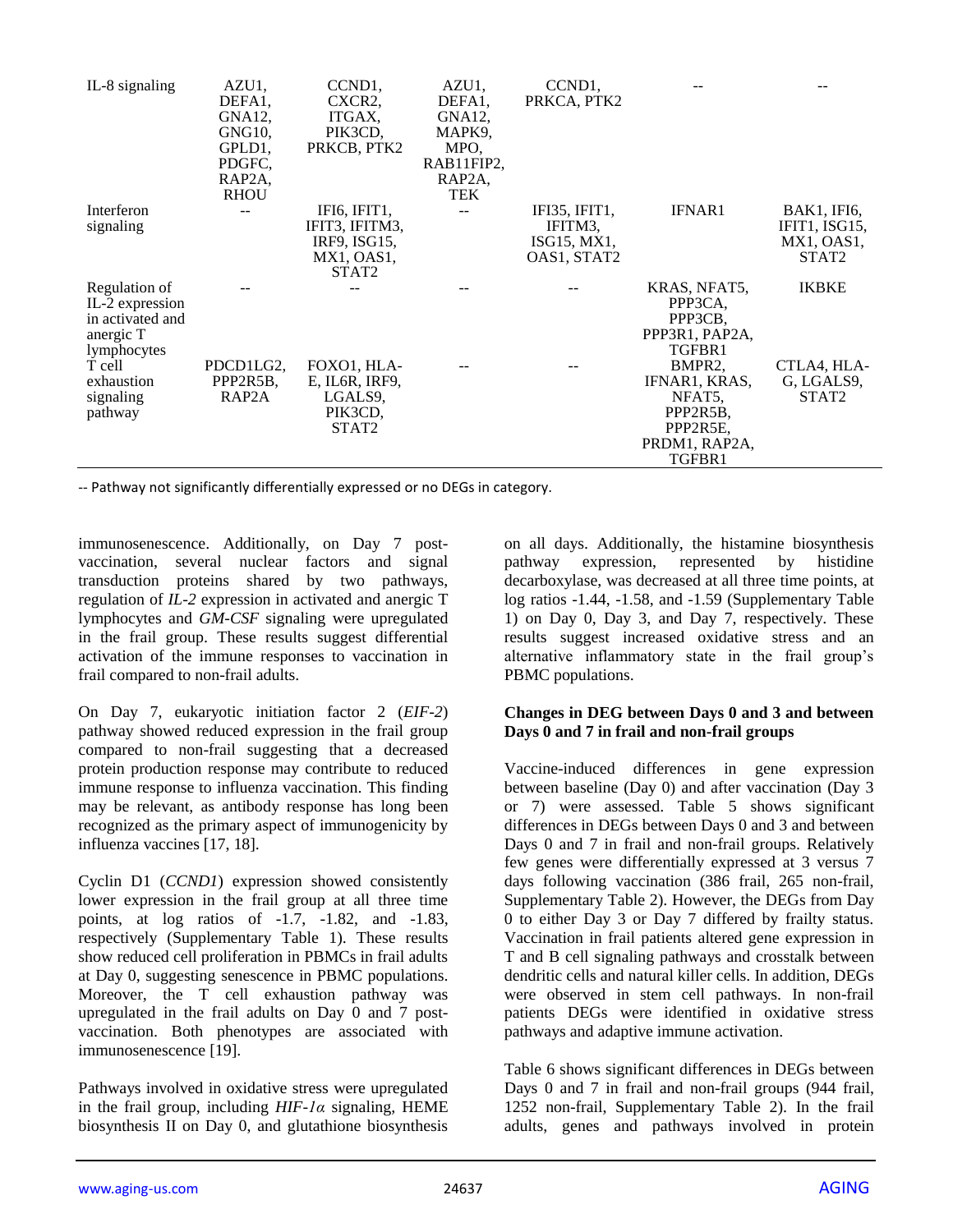|                                                                   |                                         | Frail Day $0 - Day 3$         | Non-frail Day $0 - Day 3$ |                        |
|-------------------------------------------------------------------|-----------------------------------------|-------------------------------|---------------------------|------------------------|
| <b>Ingenuity canonical</b><br>pathways                            | <b>Upregulated genes</b>                | <b>Downregulated genes</b>    | <b>Upregulated genes</b>  | Downregulated<br>genes |
| Altered T cell and B<br>cell signaling in<br>rheumatoid arthritis | FASLG                                   | SPP1, TNFRSF13B,<br>TNFRSF13C |                           |                        |
| B cell development                                                |                                         |                               |                           | CD19, IGHD             |
| Communication<br>between innate and<br>adaptive immune cells      | $-1$                                    |                               | CCL3L3, HLAG              | <b>IGHD</b>            |
| Crosstalk between<br>dendritic cells and<br>natural killer cells  | FASLG, ITGAL,<br>KIR3DL1, PRF1          |                               |                           |                        |
| Gluathione redox<br>reactions I                                   |                                         |                               | GSTM1, MGST2              |                        |
| Human embryonic<br>stem cell pluripotency                         | BMP8B, MRAS,<br>PDGFRB, S1PR5,<br>SMAD7 | WN10A, WNT16                  |                           | --                     |
| NAD biosynthesis II                                               |                                         |                               | IDO1, NMNAT3              |                        |
| Transcriptional<br>regulatory network in<br>embryonic stem cells  | EOMES, H4C11                            | H4C14                         |                           |                        |

**Table 5. Differentially expressed pathways between Day 0 (pre-vaccination) and Day 3 post-vaccination among frail (N=13) and non-frail individuals (N=15), analyzed by Ingenuity pathways analysis.**

-- Pathway not significantly differentially expressed or no DEGs in category.

**Table 6. Differentially expressed pathways between Day 0 (pre-vaccination) and Day 7 post-vaccination among frail (N=13) and non-frail individuals (N=15), analyzed by Ingenuity pathways analysis.**

|                            |                    | Frail Day 0 - Day 7 | Non-frail Day 0 - Day 7 |                |
|----------------------------|--------------------|---------------------|-------------------------|----------------|
| <b>Ingenuity canonical</b> | <b>Upregulated</b> | Downregulated       | <b>Upregulated</b>      | Downregulated  |
| pathways                   | genes              | genes               | genes                   | genes          |
| Antigen presentation       |                    |                     | HLA-DPA1, HLA-          |                |
| pathway                    |                    |                     | DPB1, HLADQA1,          |                |
|                            |                    |                     | HLA-DQB2, HLA-          |                |
|                            |                    |                     | DRA, HLA-DRB1,          |                |
|                            |                    |                     | HLA-DRB5, HLA-G,        |                |
|                            |                    |                     | PSMB6, PSMB8            |                |
| EIF2 signaling             | IGF1R              | EIF3C, RPL10,       | AFT3, EIFAY, EIF2S2,    | AGO4, GSK3B,   |
|                            |                    | RPL11, RPL13A,      | EIF3D, EIF3E, EIF3I,    | PIK3CG, PIK3R6 |
|                            |                    | RPL15, RPL22L1,     | EIF3K, EIF3L, EIF4A3,   |                |
|                            |                    | RPL23, RPL26,       | MT-RNR2, PAIP1,         |                |
|                            |                    | RPL27, RPL29,       | RPL10, RPL10A,          |                |
|                            |                    | RPL3, RPL31,        | RPL12, RPL13, RPL14,    |                |
|                            |                    | RPL34, RPL35,       | RPL18, RPL19, ROL21,    |                |
|                            |                    | RPL37, RPL39,       | RPL22, RPL22L1,         |                |
|                            |                    | RPL4, RPL5, RPL6,   | RPL23, RPL23A,          |                |
|                            |                    | RPL7, RPL7A, RPL9,  | RPL24, RPL26,           |                |
|                            |                    | RPL10, RPS13,       | RPL27A, RPL29,          |                |
|                            |                    | RPS14, RPS15A,      | RPL30, RPL31, RPL32,    |                |
|                            |                    | RPS17, RPS18,       | RPL34, RPL35,           |                |
|                            |                    | RPS19, RPS20,       | RPL35A, RPL36,          |                |
|                            |                    | RPS21, RPS23,       | RPL36A, RPL37,          |                |
|                            |                    |                     |                         |                |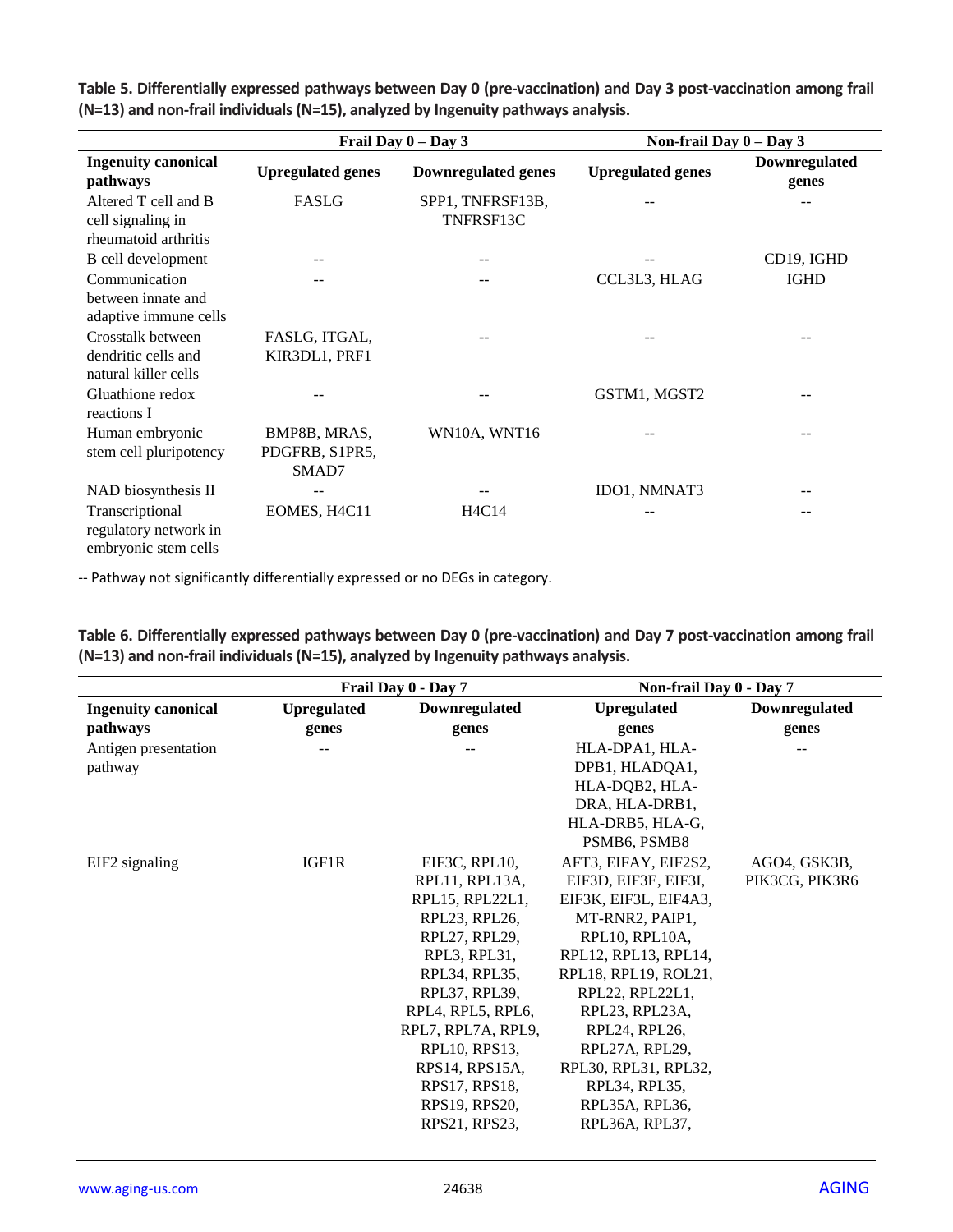|                         |              | RPS24, RPS27,     | RPL37A, RPL38,       |                 |
|-------------------------|--------------|-------------------|----------------------|-----------------|
|                         |              | RPS27A, RPS29,    | RPL39, RPL4, RPL5,   |                 |
|                         |              | RPS3A, RPS4Y1,    | RPL6, RPL7, RPL7A,   |                 |
|                         |              | RPS5, RPS6, RPS7, | RPLP2, RPS10, RPS11, |                 |
|                         |              | RPS8, RPS9, RPSA  | RPS12, RPS13, RPS14, |                 |
|                         |              |                   | RPS15, RPS19, RPS2,  |                 |
|                         |              |                   | RPS20, RPS21, RPS23, |                 |
|                         |              |                   | RPS25, RPS26,        |                 |
|                         |              |                   | RPS27A, RPS3,        |                 |
|                         |              |                   | RPS3A, RPS4X, RPS5,  |                 |
|                         |              |                   | RPS7, RPS8, RPSA,    |                 |
|                         |              |                   | TRIB3, UBA52         |                 |
| NRF2-mediated oxidative |              |                   | AKR7A2, CDC34,       | DNAJ5, GSK3B,   |
| stress response         |              |                   | DNAJA1, DNAJB1,      | MAP2K5, NQO2,   |
|                         |              |                   | DNAJC8, FTL, GSTO1,  | PIK3CG, PIK3R6, |
|                         |              |                   | JUND, MGST2, PPIB,   | <b>PRKCE</b>    |
|                         |              |                   | PRDX1, SOD1, UBB     |                 |
| Oxidative               | MT-CYB, MT-  | ATP5ME, ATP5PB,   | ATP5F1A, ATP5F1B,    |                 |
| phosphorylation         | ND1, MT-ND2, | COXA2, COX7B,     | ATP5F1E, ATP5MC1,    |                 |
|                         | MT-ND5       | NDUFA6, NDUFS3,   | ATP5ME, ATP5MF,      |                 |
|                         |              | <b>UQCRQ</b>      | ATP5MG, ATP5PB,      |                 |
|                         |              |                   | ATP5PD, ATP5PO,      |                 |
|                         |              |                   | COX4I1, COX5A,       |                 |
|                         |              |                   | COX5B, COX6A1,       |                 |
|                         |              |                   | COX6B1, COX7A2,      |                 |
|                         |              |                   | COX7C, COX8A,        |                 |
|                         |              |                   | CYC1, NDUFA1,        |                 |
|                         |              |                   | NDUFA12, NDUFA2,     |                 |
|                         |              |                   | NDUFA3, NDUFA4,      |                 |
|                         |              |                   | NDUFA8, NDUFB10,     |                 |
|                         |              |                   | NDUFB2, NDUFB3,      |                 |
|                         |              |                   | NDUFB7, NDUFB9,      |                 |
|                         |              |                   | NDUFS3, NDUFS5,      |                 |
|                         |              |                   | NDUFS6, UQCR10,      |                 |
|                         |              |                   | UQCR11, UQCRB,       |                 |
|                         |              |                   | UQCRH, UQCRQ         |                 |

-- Pathway not significantly differentially expressed or no DEGs in category.

production (*EIF2*) and energy consumption (oxidative phosphorylation) were down regulated on Day 7, compared to Day 0. In contrast, in the non-frail group these genes and pathways were upregulated. These results suggest that frailty is correlated with reduced immune cell protein production and energy generation/consumption. In addition, induction of antigen presentation pathway genes was only observed in the non-frail group.

In the frail group, 66 ribosomal protein genes were down regulated on Day 7. At the same time in the nonfrail group, 80 ribosomal protein genes were upregulated on Day 7 (Supplementary Table 3). The *EIF-2* pathway was down regulated post-vaccination in the frail group on Day 7 compared to Day 0, while in the non-frail group, *EIF-2* was up-regulated, suggesting increased protein synthesis in the non-frail group.

In the frail group, six immunoglobulin genes were down regulated on Day 7 compared to Day 0. In contrast, in the non-frail adults, 19 immunoglobulin genes were upregulated in the same comparison (Supplementary Table 4). These findings suggest reduced antibody production, although HAI did not differ between groups. Decreased antibody production is thought to be a major aspect of decreased immune responses in the elderly, and frail adults [20].

In the frail adults, three human leukocyte antigen (*HLA*) genes were found to be down regulated on Day 7 compared to Day 0. By comparison, 8 *MHCII* genes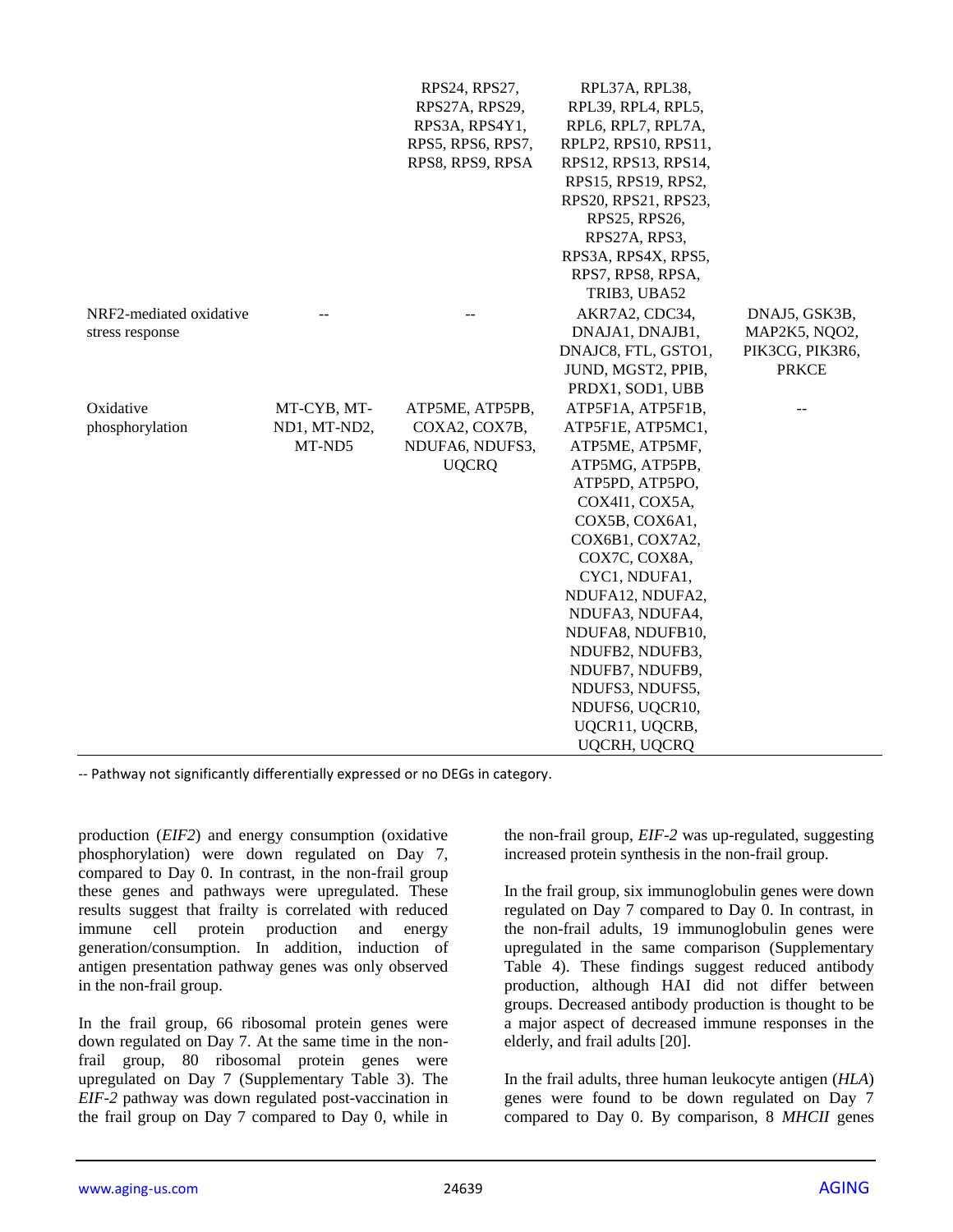were upregulated in the same comparison in non-frail adults, which is expected as part of the immune responses to vaccines (Supplementary Table 5).

For an overall view of the differences between frail and non-frail groups in DEGs, three heat maps (Day 0, Day 3 and Day 7) were developed. These immune pathway heat maps show that at Day 0, genes involved in cellular movement, hematological system development and function, immune cell trafficking, cellular development, cellular growth and proliferation, and inflammatory response displayed reduced expression in the frail group compared to non-frail (Figure 1A). A similar pattern of reduced immune response genes in the frail adults can be observed on Day 3 (Figure 1B). On Day 7, genes involved in cellular movement and cellular development showed increased activities in the frail adults compared to non-frail (Figure 1C), suggesting delayed immune responses to influenza vaccination. In the frail adults, at all three time points, several gene annotations for viral infectious diseases, including replication of herpesviridae, replication of RNA virus, and replication of viral replicon, showed increased activities, presented by positive activation z-scores (>2) (Supplementary Table 6), suggesting that preexisting infections may be more prevalent in this group.

#### **DISCUSSION**

Immunosenescence, chronically high levels of circulating inflammatory cytokines (inflammaging), and the overall declines evident in both innate and adaptive immunity that come with aging reduce vaccination responses in older adults [21, 22]. Other factors associated with aging may also reduce the effectiveness of vaccines among older adults. Physical frailty a common, but not universal correlate of advancing age, [23, 10] is one such factor that may further attenuate immune response to vaccines. Recent studies have not demonstrated significant differences in post-influenza vaccination antibody response between frail and nonfrail adults  $\geq 65$  years [9–12]. The current study confirms previous research; however, significant differences in PBMCs were evident between frail and non-frail groups suggesting differences in the degree of cell-mediated immunity (CMI) activation.

We found many differences in gene expression of PBMCs between the frail and non-frail groups. The T cell exhaustion pathway in frail adults was upregulated



**Figure 1.** Heat maps comparing frail to non-frail on day 0 (**A**), day 3 (**B**), and day 7 (**C**) post-vaccination. Lower expression of genes involved in cellular movement, hematological development and function, immune cell trafficking, and inflammatory response can be observed in the frail group compared with non-frail on day 0 and day 3. Higher expression of genes involved cellular movement, cell-to-cell signaling and interaction, and cellular development is shown in the frail group compared with non-frail on day 7. Genes involved in infectious diseases were consistently expressed at higher levels in frail versus non-frail adults at all three time points.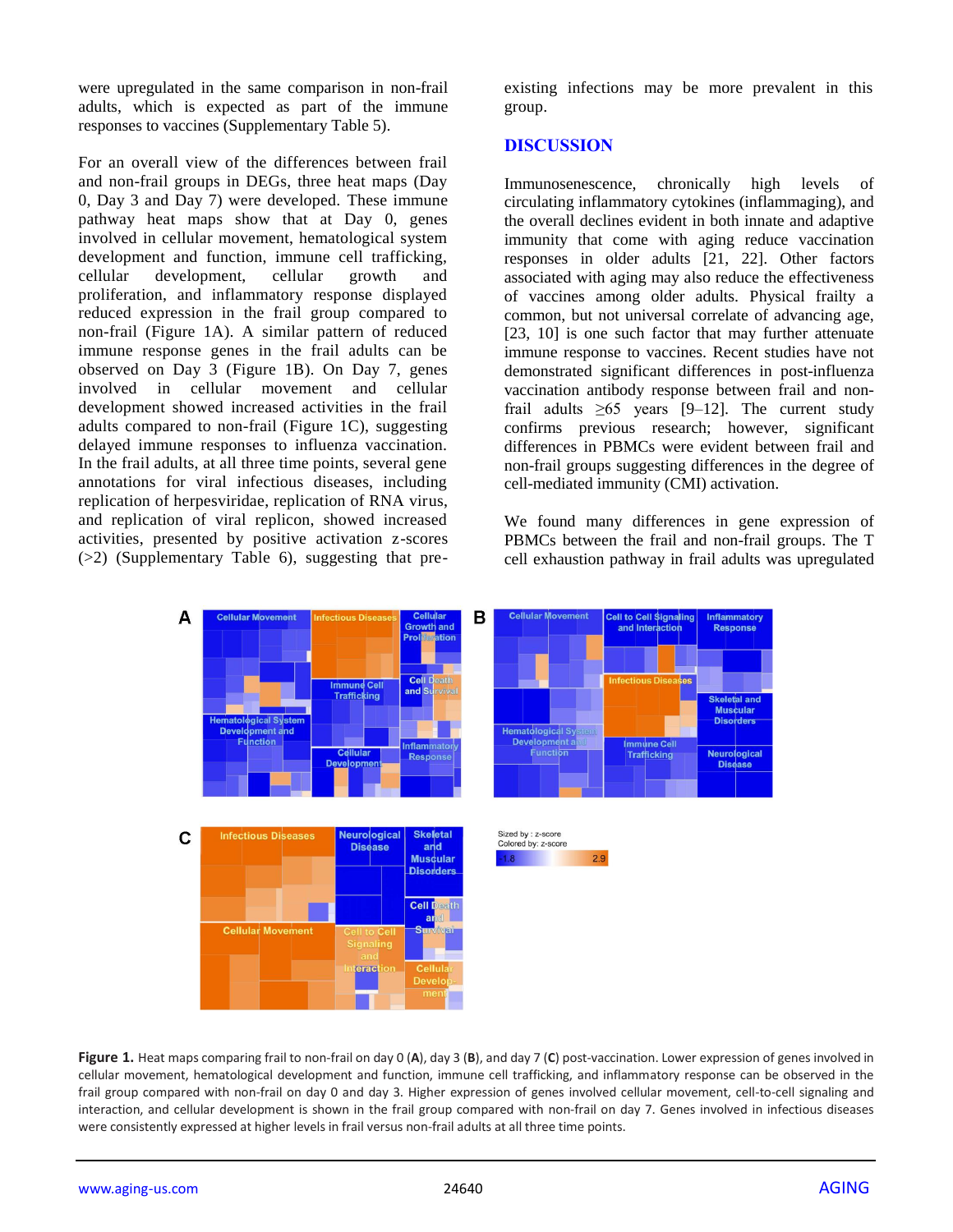on Day 0 and 7 post-vaccination compared to the nonfrail adults. T cell exhaustion, particularly programmed cell death protein 1 (*PD1*) and its ligands *PDL1/2* signaling have been widely studied in tumor immunotherapies [24]. Recent studies have shown that increased *PD1* expression was associated with more severe influenza infection [25], and blockade of the *PD1/PDL1* axis enhanced influenza viral clearance in mice [26]. Trivalent inactivated vaccine did not induce immune-related adverse events in cancer patients receiving *PD-1* therapies [27, 28], and *PD-1* treatment was associated with rapid increase of seral conversion among cancer patients, when compared with healthy controls, and cancer patients undergoing cytotoxic chemotherapy [28]. Our results suggest that T cell exhaustion after influenza vaccination is a phenotype of adult frailty. *PD-1* blockade therapy aiming to reduce T cell exhaustion may prove effective in boosting vaccine responses in frail adults.

Expression of several interferon-inducible anti-viral genes including *IFIT1* [29–31], interferon-inducible human oligoadenylate synthetase family (*OAS*) proteins *OAS1, OAS2*, and *OAS-like* protein [32, 33], viperin [34], interferon stimulated exonuclease gene 20 (*ISG20*) [35], and MX1 [36] were expressed at consistently lower levels in frail adults. Competent interferon signaling has been recognized as a critical response to influenza vaccines [37, 38] and to mount an effective host defense against influenza infection [39, 40]. The impact of aging and frailty on interferon signaling is unclear. *IFIT1, IFIT3* [41], *IFITM3* [29], *MX1* [42], and *ISG15* [43] have all been shown to possess antiinfluenza activities; however, a genetic variant of *IFITM3* has been associated with severe influenza infection and higher hospitalization rate [30, 44]. Wild type mice treated with exogenous interferon had a higher survival rate and lower viral titers compared to *MX1-/-* mice after influenza A/H1N1 and A/H5N1 infections [42, 45]. Another study found *MX1* was protective against influenza A/H1N1 in mice and discovered reduced monocyte interferon-β expression in aged human subjects [46]. We observed reduced interferon signaling in frail adults at Days 0, 3, and 7 post-vaccination. Our results suggest that increasing type-1 interferon signaling may provide therapeutic targets for influenza treatment in the elderly, and for developing influenza vaccine adjuvants.

Previous studies have suggested repeated cytomegalovirus (CMV) and Epstein–Barr virus (EBV) infections, both of which are in the family of herpesviridae, may contribute to immunosenescence and reduced immunogenicity of influenza vaccination [47–50]. Chronic infection with CMV and EB virus have been associated with frailty, and have been recognized as potential factors causing immunosenescense [47, 49, 51]. CMV in particular causes "memory inflation" in CD8+ cells, meaning repeated infection with different types of CMV causes expansion of antigen-specific CD8+ cells reactive to specific CMV strains' proteins. These CMV-specific populations can take up as much as 50% of the peripheral CD8+ cell and 30% of CD4+ cell repertoire [51], greatly affecting cellular immune responses. Our DEG analyses showed consistent increased gene annotations for herpesviridae infection in frail adults on Days 0, 3, and 7 post-vaccination. In addition to herpesviruses, RNA virus replication was shown to be increased in the frail adults, whereas interferonassociated, anti-viral gene expression was lower compared to the non-frail adults, suggesting reduced immunity against viral infections.

We observed reduced transcripts for ribosomal proteins in frail adults at Day 7 post-vaccination. In contrast, non-frail adults increased ribosomal protein gene expression at Day 7. Ribosome concentration is positively correlated with mRNA translational output [52]. Inhibition of ribosome synthesis was associated with increased CMV infection [53]. Others have found in proteomics analysis, reduced skeletal muscle ribosomal protein levels associated with aging [54]. Our results did not differentiate gene expression by cell types. Further studies using single cell sequencing are needed to provide a clearer picture of how aberrant ribosomal protein expression can affect immune responses to influenza vaccination in the elderly, whether by affecting antibody production, or by affecting *HLA* assembly, expression, antigen processing or presentation.

We also observed concurrent changes in ribosomal protein pseudogenes expression with ribosomal proteins. There have been more than 2000 ribosomal protein pseudogenes described in the literature [55, 56]. The increase in both ribosomal protein and pseudogenes could be due to shared transcription factors, and others have suggested that some ribosomal protein pseudogenes may indeed have protein-coding functions [56, 57].

Mitochondrial dysfunction and reduced mitochondrial content have been suggested as a cause for accelerated frailty [58, 59]. In the frail group, we observed decreased oxidative phosphorylation on Day 7 compared to Day 0, in contrast to the non-frail group in which oxidative phosphorylation gene expression increased from Day 0 to Day 7. mTOR signaling was also reduced in the frail group on Day 7 compared to non-frail group (data not shown). These changes suggest the frail group had reduced energy production/consumption on Day 7 post-vaccination.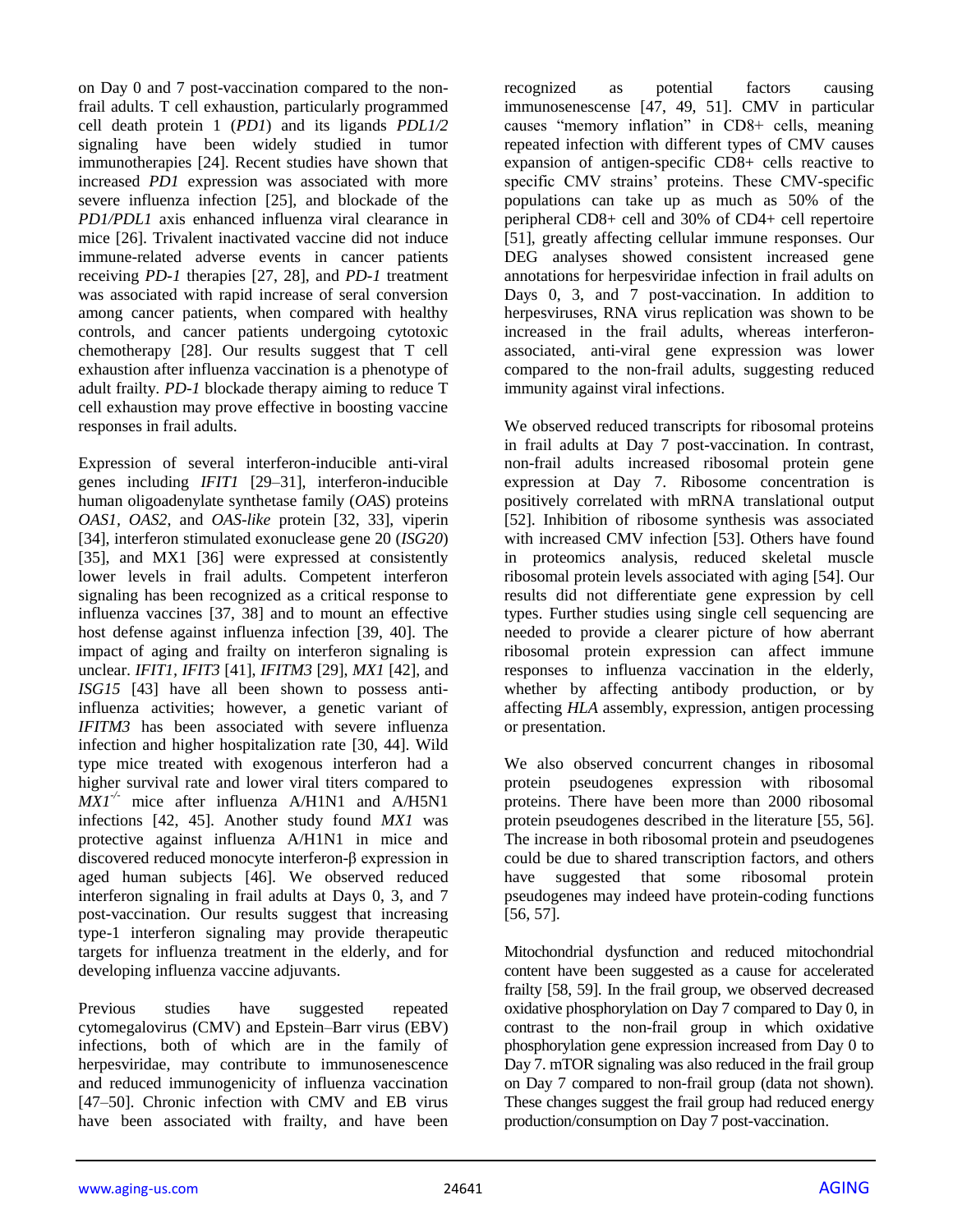Oxidative stress has long been suggested as a mechanism of aging. Increased oxidative stress and altered redox balance have been shown to be associated with frailty [60]. Consistent with these previous studies, our results show that frail adults had increased expression of oxidative pathways, such as heme, *HIF1α*, and glutathione biosynthesis. To our knowledge, our study is the first to link the PBMC transcriptome to frailty, whereas previous studies focused on oxidized plasma proteins/lipids using immunoblots or analytical chemistry methods [61], genomic SNP variations, or epigenetic modification of DNA methylation [62, 63]. Our study provides important insights into oxidative stress pathways in frail adults and may provide therapeutic targets for reducing oxidative stress.

#### **Strengths and limitations**

This was a racially diverse cohort with varying levels of frailty, whose living situation ranged from communitydwelling to long-term care facilities,. We were unable to collect PBMCs from the entire cohort. However, the differences observed between frail and non-frail groups were robust. In the PBMC study, frail and non-frail groups differed by age, with the frail patients being older. Some of the differences found may be related to aging, although corrections for age were made in differential analyses.

Our RNAseq results were only aligned with human genes, thus we have limited information on specific viral infections affecting the subjects' PBMC populations. It would be interesting to determine if antiherpes medications for treatments of other types of herpesviruses, such as herpes simplex 1 and 2, and varicella zoster, can affect T cell populations and immunosenescence.

# **CONCLUSIONS**

This study has identified a number of differences in immune response to influenza vaccination between frail and non-frail older adults. Compared with non-frail older adults, frail adults had reduced expression of genes required for cell proliferation, protein translation, metabolism, antibody production, and interferon expression. The frail group also displayed increased expression of oxidative stress, *IL-8* signaling, and T cell exhaustion genes indicative of immunosenescence. These data shed light on altered transcriptional programs in PBMCs in frail, older adults which are present even in the absence of changes in antibody titers and may contribute to the design of new influenza vaccines. Furthermore, HAI titers may not be the most appropriate assessment of immune response to influenza vaccination among older adults.

# **MATERIALS AND METHODS**

#### **Study design and participants**

This study was an observational prospective study of immune response to the 2017-2018 influenza vaccine. Participants ≥55 years of age were recruited from primary care practices, the community, and senior living facilities in the fall of 2017, using nonprobability convenience sampling. Eligibility included at least one prior season's receipt of influenza vaccine, no known allergies to the vaccine or vaccine components, and intention to receive the 2017-2018 influenza vaccine. Participants were ineligible if they had a life expectancy of <6 months, a severe allergy to influenza vaccine or to eggs, a history of Guillain-Barré syndrome, a current immunosuppressive condition or an expected immunosuppressive condition within 6 months, use of immunosuppressant medications, or a history of allograft transplant. The University of Pittsburgh and Centers for Disease Control and Prevention Institutional Review Boards (IRB) approved this study and all participants provided written informed consent prior to initiating study procedures.

### **Baseline data collection**

Baseline data were collected either by interview, written survey or electronic data retrieval from the electronic medical record (EMR). Demographics included age, sex, race, ethnicity, educational status, smoking status, presence (yes/no) of chronic health conditions, use (yes/no) and name of statin medication. Height and weight were used to calculate Body Mass Index (BMI). BMI was calculated as [weight (lb.)  $\div$  (height (in.)<sup>2</sup> X 703]; categorical obesity was defined as BMI  $\geq 30$ . Functional disability status was assessed using the activities of daily living (ADL) and instrumental activities of daily living (IADL) questionnaires (scores range from 0=low functionality to 14=high range from 0=low functionality to 14=high functionality). Physical frailty was assessed at baseline using the 5 components outlined in Fried et al.'s Physical Frailty Phenotype [7]. Performance-based components included gait speed (slowness) and handgrip strength (weakness). Questionnaire-based components included unintentional weight loss  $\geq$ 10 lbs. in the last year (weight loss), 2-questions from the CES-D Depression scale based on the past week (exhaustion) and 18 activities from the short-version of the Minnesota Leisure Time Activity Questionnaire based on the past 2 weeks. Individual components were either gender-adjusted to specified cut points or adjusted according to specified calculations noted by Fried et al. [7] to determine the frailty score for each component (0=non-frail; 1=frail). Components were then summed (range=0-5). Participants were determined to be frail if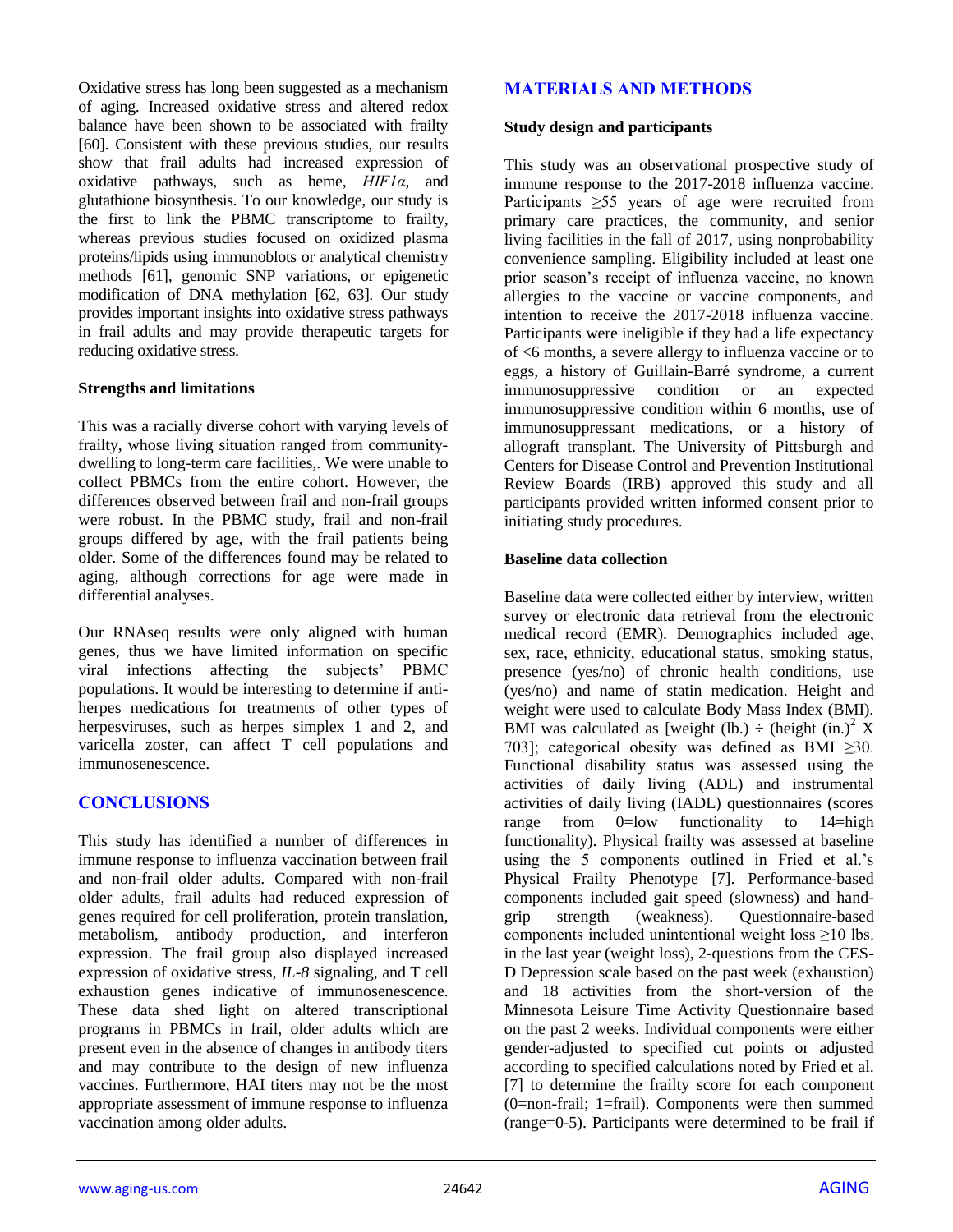they had  $\geq$  "frail" components and non-frail if they had ≤1 "frail" component.

## **Biological samples**

Non-fasting whole blood samples were obtained from all participants at Day 0 (pre-vaccination) and 28 (range 19-35) days post influenza vaccination into BD Vacutainer™ serum separator tubes with polymer gel/silica activator additive (BD 367985) for serum HAI determinations and into BD Vacutainer™ CPT™ mononuclear cell preparation tubes with sodium citrate additive (BD 362761) for serum peripheral blood mononuclear cells (PBMCs) on Days 0, 3 (range=3-4) and 7 (range= 6-10) PBMCs were collected for a subgroup of participants who agreed to the additional blood draws and from whom these samples could be obtained. All tubes were held at room temperature and delivered to the processing laboratory within 4 hours of draw. Aliquoted serum samples were frozen at -80° C until assayed.

### **Influenza vaccine**

Following the Day 0 blood draw, all participants received an intramuscular injection of either the high dose or standard dose seasonal 2017-2018 inactivated influenza vaccine. The trivalent high dose vaccine contained the A/H1N1/Michigan/45/2015-pdm09-like virus, A/H3N2/Hong Kong/4801/2014-like virus and B/Brisbane/60/2008-like influenza virus. The quadrivalent standard dose vaccine also contained the B/Phuket/3073/2013-like virus.

# **HAI processing and analysis**

Antibody assays were conducted following CDC's protocols [64] by the Influenza Division research laboratory at CDC, who were blinded to group assignment. Sera were heat inactivated, tested for nonspecific agglutinins, and adsorbed as needed, then serially diluted 2-fold and incubated with 4 hemagglutination units per 25μL of virus with erythrocytes for quantification of HAI titers. Turkey erythrocytes were used for the testing of A/H1N1 viruses. HAI titer was defined as the reciprocal of the last dilution of serum that completely inhibited hemagglutination. Antibody titers <10 (initial sera dilution) were reported as 5 for analysis. Sera were tested in HAI assays against the A/H1N1 vaccine strain included in the 2017-2018 influenza vaccine (A/Michigan/45/2015).

Primary outcome measures were seropositivity at Day 28 and seroconversion of antibodies to influenza A/H1N1. Seropositivity was defined as a HAI titer  $\geq$ 1:40 at Day 0 and at Day 28. Seroconversion was defined as a 4-fold rise in HAI titer post-vaccination given a pre-vaccination titer  $\geq 10$ . Secondary outcome measures were  $log_2$  Day 28 HAI titers and fold-rise in log<sub>2</sub> HAI titers from Day 0 to Day 28 defined as the ratio of  $log_2$  Day 28 to  $log_2$  Day 0 titers.

### **PBMC processing and analysis**

PBMCs were isolated from serum drawn into CPT™ mononuclear cell preparation tubes with sodium citrate additive (BD 362761) following the manufacturer's protocol. After isolation, PBMCs were lysed in RLT buffer (Qiagen) and stored at -80° C for RNA isolation using RNeasy kit (Qiagen). Total RNA from PBMCs was isolated from collections at Days 0, 3 and 7 postvaccination; ribosomal RNA was depleted (Ribo-zero Gold) and sequenced using the Illumina TruSeq platform. Reads per sample were collected and mapped to the Human Ensembl reference genome GRCh38 using the fast alignment tool HISAT2 v2.1.0. EdgeR v3.26.8, an R Bioconductor package, was used for differential gene analysis comparing various sample groups with a gene expression filter of >1 copy per million (CPM) in at least three samples in a given group. Pathway analyses were performed using Ingenuity Pathway Analysis tools (Qiagen). All sequencing data will be provided to GEO Datasets upon publication.

# **Statistical analyses**

Summary statistics of demographics and immunological response outcomes were conducted for all participants and for the PBMC subgroup by frailty status using Chisquare/Fisher's exact tests for categorical variables and Wilcoxon/t-tests for continuous variables. Proportions are reported for categorical variables and means and standard deviations or median and quartiles 1 and 3 are reported for continuous variables. Due to the skewness of the HAI titers, they were transformed using the  $log<sub>2</sub>$ function at each timepoint.

The association between frailty and HAI antibody response to influenza vaccine was examined using logistic regression (seroconversion and seropositivity) and linear regression  $(\log_2$  transformed Day 28 antibody titers and fold-rise in  $log<sub>2</sub>$  antibody titers). Analyses were conducted for the entire cohort but not for the PBMC subgroup because sample sizes were inadequate for these analyses. Multivariable regression models included covariates that were significant in univariable analyses  $(P < 0.20)$  for any outcome measure. Frailty was included *a priori*. Due to the high level of correlation between independent covariates, multivariable stepwise forward regression models were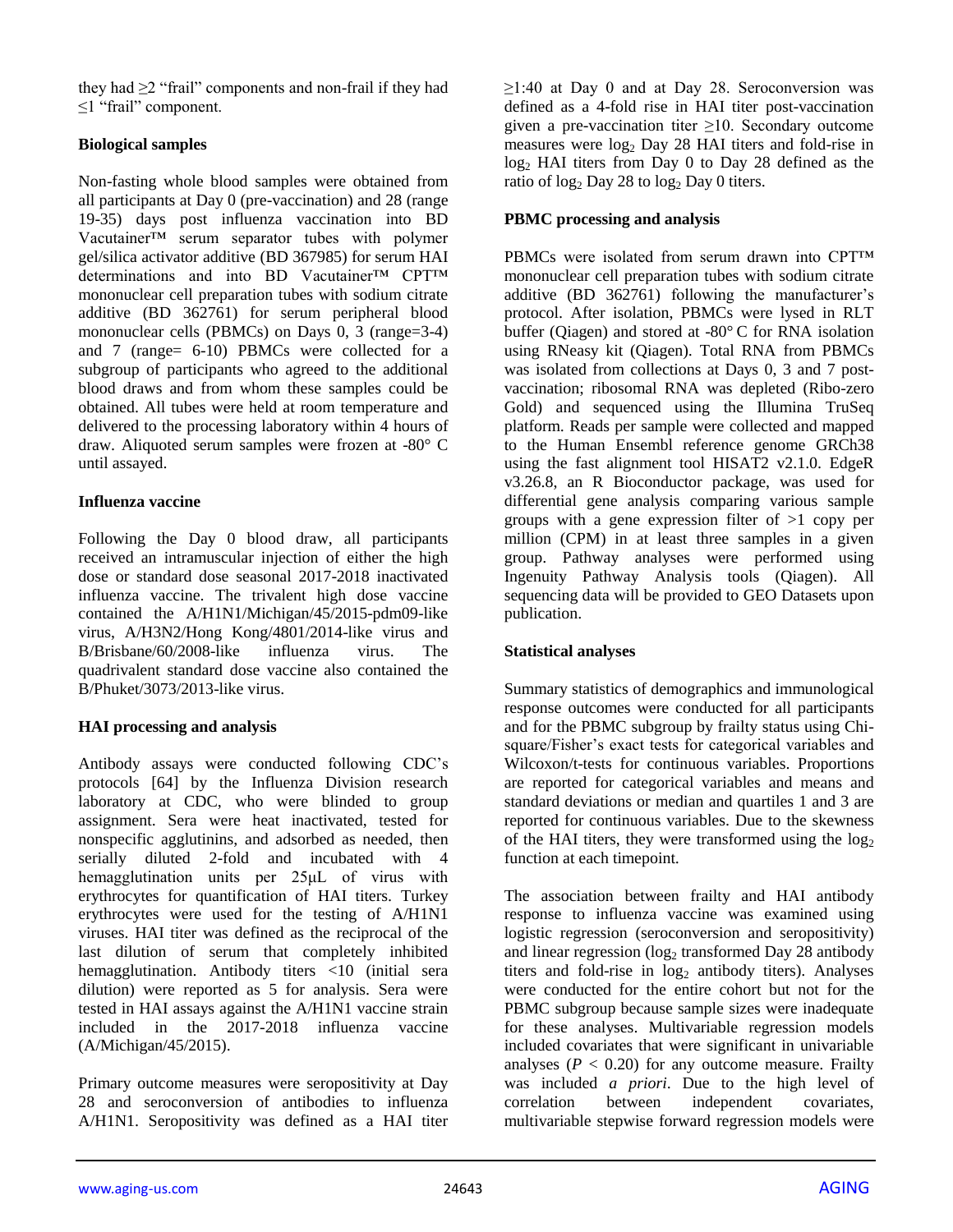run with  $P \le 0.10$  to enter and  $P \le 0.05$  to stay. Statistical significance of two-sided tests was set at type I error (alpha)  $= 0.05$ . These analytical procedures were performed using SAS<sup>®</sup> 9.3 (Cary, NC).

Paired sample analysis (Day 0 to Day 3 or Day 0 to Day 7) was completed using the edgeR function glmFit after normalization of gene counts controlling for age in the model matrix. The false discovery rate (FDR) for each gene was calculated using the Benjamini-Hochberg method because of the multiple null hypotheses being tested. A generalized linear model was used to test for differences in means, correcting for differences in gene expression due to age by performing a likelihood-ratio test with age selected as an adjustment factor [65].

### **AUTHOR CONTRIBUTIONS**

Dr. Zimmerman, Dr. Nowalk, Dr. Nace and Dr. Alcorn conceived the study design. Dr. Moehling and Mr. Susick helped collect the demographic and frailty data and blood specimens. Dr. Zhai, Dr. Levine and Ms. Ortiz performed laboratory analyses. Dr Chandran and Mr. Schwarzman analyzed the RNA data. Dr. Moehling and Dr. Lin, analyzed the antibody and demographic data. Dr. Moehling, Dr. Zhai, Dr. Nowalk, Dr. Alcorn, Dr. Levine, Dr. Nace and Dr. Zimmerman drafted and edited the manuscript. All authors read and approved the manuscript.

# **CONFLICTS OF INTEREST**

Drs. Lin, and Zimmerman report grant funding from Sanofi Pasteur and Merck & Co., Inc. Dr. Nowalk reports grant funding from Merck & Co., Inc. The other authors, Dr. Moehling, Dr. Zhai, Mr. Schwarzmann, Mr. Susick, Ms. Ortiz, Dr. Alcorn, Dr. Nace, Dr. Chandran report no conflicts of interest.

# **FUNDING**

This work was supported by the Centers for Disease Control and Prevention (CDC)U01 IP001035. Additional support came from the National Institutes of Health (NIH) UL1 TR001857 (RKZ), T32 HL129949 (BZ) and T32 Health Research Services Administration (HRSA) under Award Number T32HP22240 (KM). The findings and conclusions in this report are those of the authors and do not necessarily represent the official position of CDC, the NIH or HRSA.

#### **REFERENCES**

1. Centers for Disease Control and prevention. Influenza (Flu). Background and Epidemiology [https://www.cdc.gov/flu/professionals/acip/backgrou](https://www.cdc.gov/flu/professionals/acip/background-epidemiology.htm)

[nd-epidemiology.htm](https://www.cdc.gov/flu/professionals/acip/background-epidemiology.htm)

2. Pilkinton MA, Talbot HK. Update on vaccination guidelines for older adults. J Am Geriatr Soc. 2015; 63:584–88.

<https://doi.org/10.1111/jgs.13375> PMID[:25753174](https://pubmed.ncbi.nlm.nih.gov/25753174)

- 3. McElhaney JE. Influenza vaccine responses in older adults. Ageing Res Rev. 2011; 10:379–88. <https://doi.org/10.1016/j.arr.2010.10.008> PMI[D:21055484](https://pubmed.ncbi.nlm.nih.gov/21055484)
- 4. Gruver AL, Hudson LL, Sempowski GD. Immunosenescence of ageing. J Pathol. 2007; 211:144–56. <https://doi.org/10.1002/path.2104> PMI[D:17200946](https://pubmed.ncbi.nlm.nih.gov/17200946)
- 5. Espinoza S, Walston JD. Frailty in older adults: insights and interventions. Cleve Clin J Med. 2005; 72:1105–12. <https://doi.org/10.3949/ccjm.72.12.1105> PMI[D:16392724](https://pubmed.ncbi.nlm.nih.gov/16392724)
- 6. Morley JE, Vellas B, van Kan GA, Anker SD, Bauer JM, Bernabei R, Cesari M, Chumlea WC, Doehner W, Evans J, Fried LP, Guralnik JM, Katz PR, et al. Frailty consensus: a call to action. J Am Med Dir Assoc. 2013; 14:392–97. <https://doi.org/10.1016/j.jamda.2013.03.022>

PMI[D:23764209](https://pubmed.ncbi.nlm.nih.gov/23764209)

7. Fried LP, Tangen CM, Walston J, Newman AB, Hirsch C, Gottdiener J, Seeman T, Tracy R, Kop WJ, Burke G, McBurnie MA, and Cardiovascular Health Study Collaborative Research Group. Frailty in older adults: evidence for a phenotype. J Gerontol A Biol Sci Med Sci. 2001; 56:M146–56. <https://doi.org/10.1093/gerona/56.3.m146>

PMI[D:11253156](https://pubmed.ncbi.nlm.nih.gov/11253156)

- 8. Yao X, Hamilton RG, Weng NP, Xue QL, Bream JH, Li H, Tian J, Yeh SH, Resnick B, Xu X, Walston J, Fried LP, Leng SX. Frailty is associated with impairment of vaccine-induced antibody response and increase in post-vaccination influenza infection in communitydwelling older adults. Vaccine. 2011; 29:5015–21. <https://doi.org/10.1016/j.vaccine.2011.04.077> PMI[D:21565245](https://pubmed.ncbi.nlm.nih.gov/21565245)
- 9. Bauer JM, De Castro A, Bosco N, Romagny C, Diekmann R, Benyacoub J, Vidal K. Influenza vaccine response in community-dwelling German prefrail and frail individuals. Immun Ageing. 2017; 14:17. <https://doi.org/10.1186/s12979-017-0098-z> PMI[D:28694834](https://pubmed.ncbi.nlm.nih.gov/28694834)
- 10. Moehling KK, Nowalk MP, Lin CJ, Bertolet M, Ross TM, Carter CE, Susick M, Saul SG, Kaynar AM, Bromberger JT, Zimmerman RK. The effect of frailty on HAI response to influenza vaccine among community-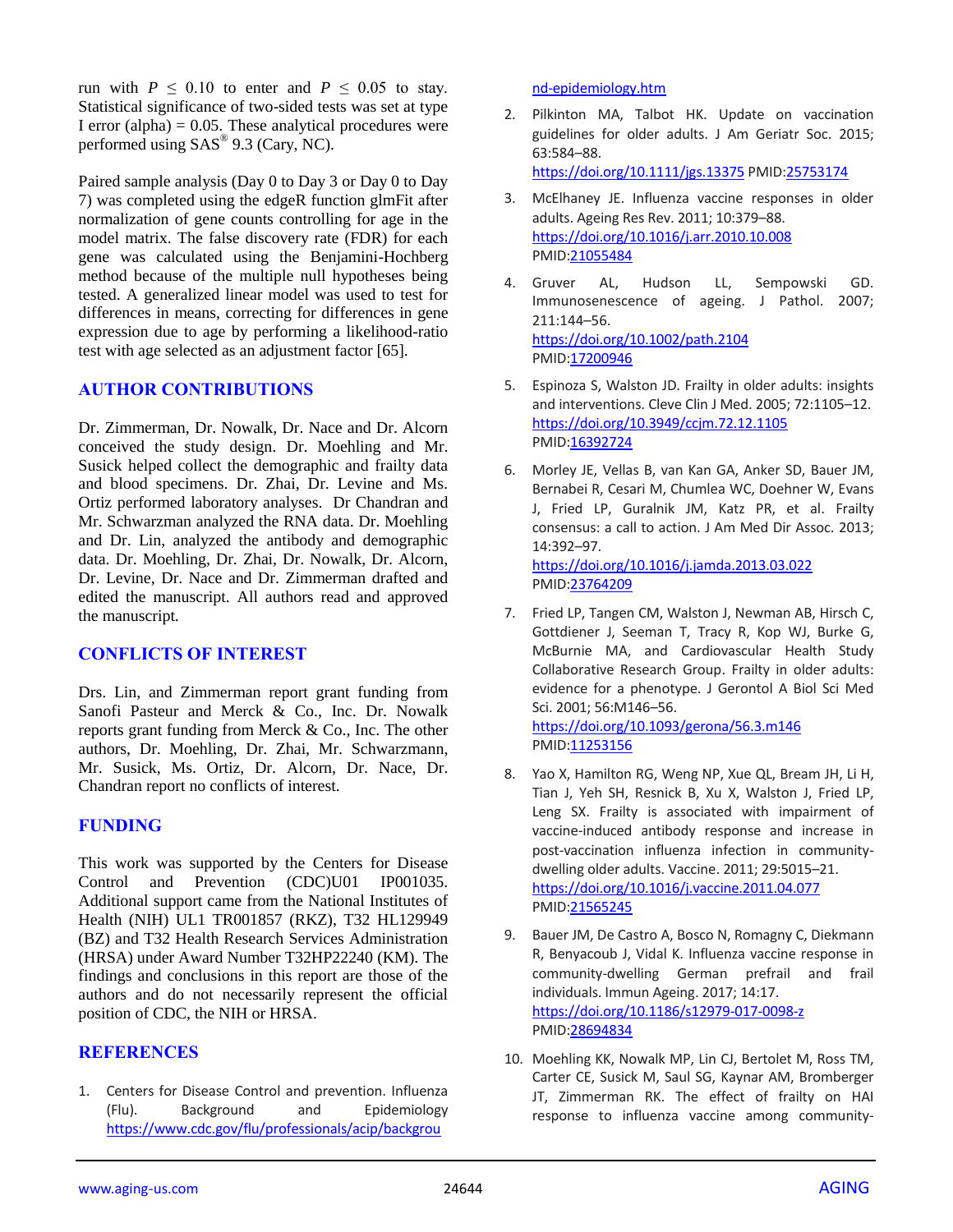dwelling adults ≥ 50 years of age. Hum Vaccin Immunother. 2018; 14:361–67. <https://doi.org/10.1080/21645515.2017.1405883> PMID[:29172948](https://pubmed.ncbi.nlm.nih.gov/29172948)

- 11. Narang V, Lu Y, Tan C, Camous XFN, Nyunt SZ, Carre C, Mok EWH, Wong G, Maurer-Stroh S, Abel B, Burdin N, Poidinger M, Tambyah PA, et al. Influenza Vaccine-Induced Antibody Responses Are Not Impaired by Frailty in the Community-Dwelling Elderly With Natural Influenza Exposure. Front Immunol. 2018; 9:2465. <https://doi.org/10.3389/fimmu.2018.02465> PMID[:30405641](https://pubmed.ncbi.nlm.nih.gov/30405641)
- 12. Van Epps P, Tumpey T, Pearce MB, Golding H, Higgins P, Hornick T, Burant C, Wilson BM, Banks R, Gravenstein S, Canaday DH. Preexisting immunity, not frailty phenotype, predicts influenza postvaccination titers among older veterans. Clin Vaccine Immunol. 2017; 24:e00498–16.

<https://doi.org/10.1128/CVI.00498-16> PMID[:28100496](https://pubmed.ncbi.nlm.nih.gov/28100496)

13. Haralambieva IH, Painter SD, Kennedy RB, Ovsyannikova IG, Lambert ND, Goergen KM, Oberg AL, Poland GA. The impact of immunosenescence on humoral immune response variation after influenza A/H1N1 vaccination in older subjects. PLoS One. 2015; 10:e0122282.

<https://doi.org/10.1371/journal.pone.0122282> PMID[:25816015](https://pubmed.ncbi.nlm.nih.gov/25816015)

14. Ovsyannikova IG, Oberg AL, Kennedy RB, Zimmermann MT, Haralambieva IH, Goergen KM, Grill DE, Poland GA. Gene signatures related to HAI response following influenza A/H1N1 vaccine in older individuals. Heliyon. 2016; 2:e00098.

<https://doi.org/10.1016/j.heliyon.2016.e00098> PMID[:27441275](https://pubmed.ncbi.nlm.nih.gov/27441275)

- 15. Haralambieva IH, Ovsyannikova IG, Kennedy RB, Zimmermann MT, Grill DE, Oberg AL, Poland GA. Transcriptional signatures of influenza A/H1N1-specific IgG memory-like B cell response in older individuals. Vaccine. 2016; 34:3993–4002. <https://doi.org/10.1016/j.vaccine.2016.06.034> PMID[:27317456](https://pubmed.ncbi.nlm.nih.gov/27317456)
- 16. Ovsyannikova IG, Salk HM, Kennedy RB, Haralambieva IH, Zimmermann MT, Grill DE, Oberg AL, Poland GA. Gene signatures associated with adaptive humoral immunity following seasonal influenza A/H1N1 vaccination. Genes Immun. 2016; 17:371–79. <https://doi.org/10.1038/gene.2016.34> PMID[:27534615](https://pubmed.ncbi.nlm.nih.gov/27534615)
- 17. Hobson D, Curry RL, Beare AS, Ward-Gardner A. The role of serum haemagglutination-inhibiting antibody in protection against challenge infection with influenza A2 and B viruses. J Hyg (Lond). 1972; 70:767–77.

<https://doi.org/10.1017/s0022172400022610> PMI[D:4509641](https://pubmed.ncbi.nlm.nih.gov/4509641)

- 18. Goodwin K, Viboud C, Simonsen L. Antibody response to influenza vaccination in the elderly: a quantitative review. Vaccine. 2006; 24:1159–69. <https://doi.org/10.1016/j.vaccine.2005.08.105> PMI[D:16213065](https://pubmed.ncbi.nlm.nih.gov/16213065)
- 19. Lorenzo EC, Bartley JM, Haynes L. The impact of aging on CD4<sup>+</sup> T cell responses to influenza infection. Biogerontology. 2018; 19:437–46. <https://doi.org/10.1007/s10522-018-9754-8> PMI[D:29616390](https://pubmed.ncbi.nlm.nih.gov/29616390)
- 20. van den Berg SP, Wong A, Hendriks M, Jacobi RH, van Baarle D, van Beek J. Negative effect of age, but not of latent cytomegalovirus infection on the antibody response to a novel influenza vaccine strain in healthy adults. Front Immunol. 2018; 9:82. <https://doi.org/10.3389/fimmu.2018.00082> PMI[D:29434600](https://pubmed.ncbi.nlm.nih.gov/29434600)
- 21. Aspinall R, Del Giudice G, Effros RB, Grubeck-Loebenstein B, Sambhara S. Challenges for vaccination in the elderly. Immun Ageing. 2007; 4:9. <https://doi.org/10.1186/1742-4933-4-9> PMI[D:18072962](https://pubmed.ncbi.nlm.nih.gov/18072962)
- 22. McElhaney JE, Zhou X, Talbot HK, Soethout E, Bleackley RC, Granville DJ, Pawelec G. The unmet need in the elderly: how immunosenescence, CMV infection, comorbidities and frailty are a challenge for the development of more effective influenza vaccines. Vaccine. 2012; 30:2060–67. <https://doi.org/10.1016/j.vaccine.2012.01.015> PMI[D:22289511](https://pubmed.ncbi.nlm.nih.gov/22289511)
- 23. Collard RM, Boter H, Schoevers RA, Oude Voshaar RC. Prevalence of frailty in community-dwelling older persons: a systematic review. J Am Geriatr Soc. 2012; 60:1487–92. <https://doi.org/10.1111/j.1532-5415.2012.04054.x> PMI[D:22881367](https://pubmed.ncbi.nlm.nih.gov/22881367)

24. Dobosz P, Dzieciątkowski T. The intriguing history of cancer immunotherapy. Front Immunol. 2019; 10:2965. <https://doi.org/10.3389/fimmu.2019.02965>

PMI[D:31921205](https://pubmed.ncbi.nlm.nih.gov/31921205)

25. Rutigliano JA, Sharma S, Morris MY, Oguin TH 3rd, McClaren JL, Doherty PC, Thomas PG. Highly pathological influenza A virus infection is associated with augmented expression of PD-1 by functionally compromised virus-specific CD8+ T cells. J Virol. 2014; 88:1636–51.

<https://doi.org/10.1128/JVI.02851-13> PMI[D:24257598](https://pubmed.ncbi.nlm.nih.gov/24257598)

26. McNally B, Ye F, Willette M, Flaño E. Local blockade of epithelial PDL-1 in the airways enhances T cell function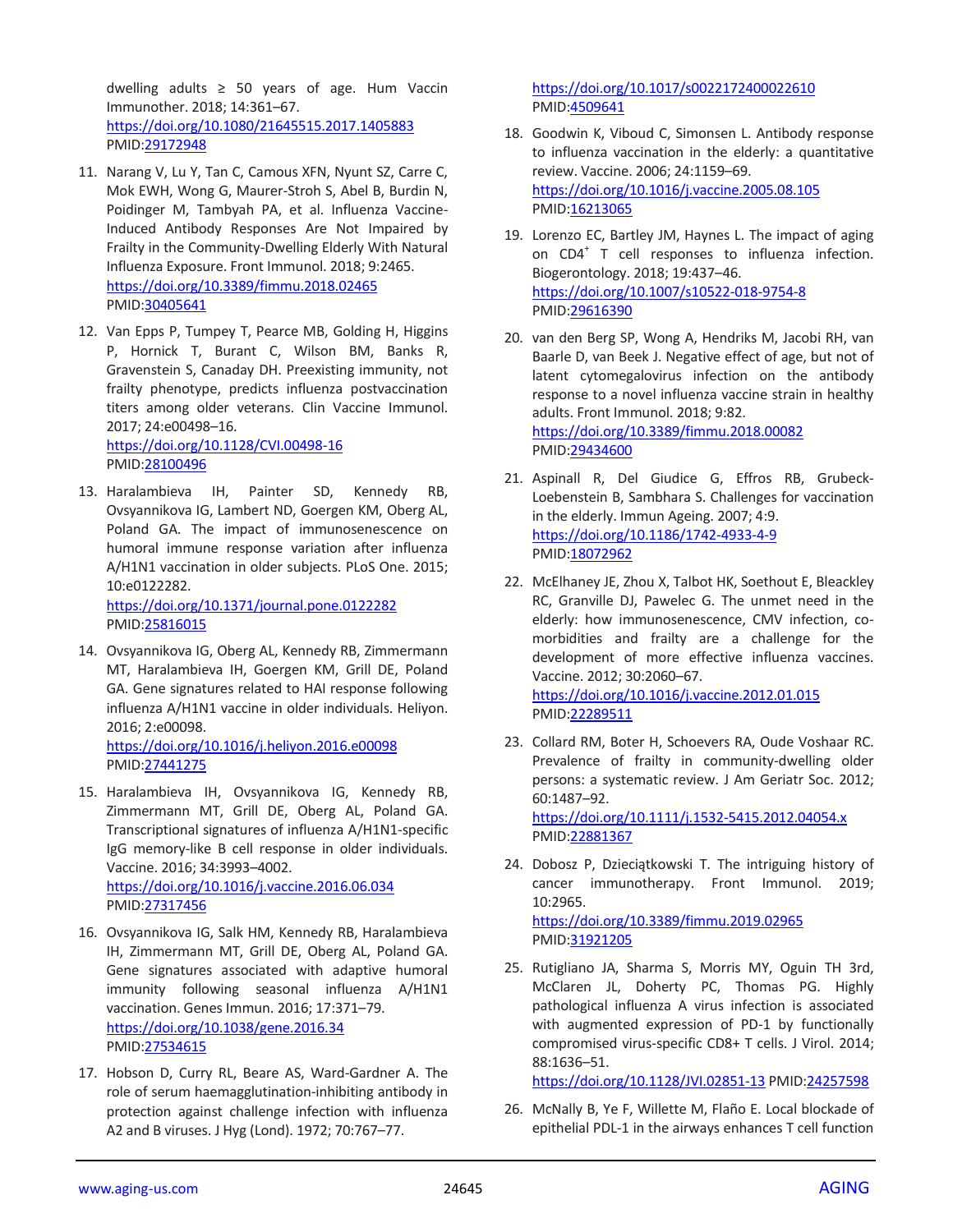and viral clearance during influenza virus infection. J Virol. 2013; 87:12916–24. <https://doi.org/10.1128/JVI.02423-13> PMID[:24067957](https://pubmed.ncbi.nlm.nih.gov/24067957)

- 27. Wijn DH, Groeneveld GH, Vollaard AM, Muller M, Wallinga J, Gelderblom H, Smit EF. Influenza vaccination in patients with lung cancer receiving antiprogrammed death receptor 1 immunotherapy does not induce immune-related adverse events. Eur J Cancer. 2018; 104:182–187. <https://doi.org/10.1016/j.ejca.2018.09.012> PMID[:30368069](https://pubmed.ncbi.nlm.nih.gov/30368069)
- 28. Läubli H, Balmelli C, Kaufmann L, Stanczak M, Syedbasha M, Vogt D, Hertig A, Müller B, Gautschi O, Stenner F, Zippelius A, Egli A, Rothschild SI. Influenza vaccination of cancer patients during PD-1 blockade induces serological protection but may raise the risk for immune-related adverse events. J Immunother Cancer. 2018; 6:40. <https://doi.org/10.1186/s40425-018-0353-7>

PMID[:29789020](https://pubmed.ncbi.nlm.nih.gov/29789020)

29. Everitt AR, Clare S, Pertel T, John SP, Wash RS, Smith SE, Chin CR, Feeley EM, Sims JS, Adams DJ, Wise HM, Kane L, Goulding D, et al, and GenISIS Investigators, and MOSAIC Investigators. IFITM3 restricts the morbidity and mortality associated with influenza. Nature. 2012; 484:519–23.

<https://doi.org/10.1038/nature10921> PMID[:22446628](https://pubmed.ncbi.nlm.nih.gov/22446628)

- 30. Allen EK, Randolph AG, Bhangale T, Dogra P, Ohlson M, Oshansky CM, Zamora AE, Shannon JP, Finkelstein D, Dressen A, DeVincenzo J, Caniza M, Youngblood B, et al. SNP-mediated disruption of CTCF binding at the IFITM3 promoter is associated with risk of severe influenza in humans. Nat Med. 2017; 23:975–83. <https://doi.org/10.1038/nm.4370> PMID[:28714988](https://pubmed.ncbi.nlm.nih.gov/28714988)
- 31. Brass AL, Huang IC, Benita Y, John SP, Krishnan MN, Feeley EM, Ryan BJ, Weyer JL, van der Weyden L, Fikrig E, Adams DJ, Xavier RJ, Farzan M, Elledge SJ. The IFITM proteins mediate cellular resistance to influenza a H1N1 virus, West Nile virus, and dengue virus. Cell. 2009; 139:1243–54.

<https://doi.org/10.1016/j.cell.2009.12.017> PMID[:20064371](https://pubmed.ncbi.nlm.nih.gov/20064371)

- 32. Ghosh A, Shao L, Sampath P, Zhao B, Patel NV, Zhu J, Behl B, Parise RA, Beumer JH, O'Sullivan RJ, DeLuca NA, Thorne SH, Rathinam VA, et al. Oligoadenylatesynthetase-family protein OASL inhibits activity of the DNA sensor cGAS during DNA virus infection to limit interferon production. Immunity. 2019; 50:51–63.e5. <https://doi.org/10.1016/j.immuni.2018.12.013> PMID[:30635239](https://pubmed.ncbi.nlm.nih.gov/30635239)
- 33. Choi UY, Kang JS, Hwang YS, Kim YJ. Oligoadenylate synthase-like (OASL) proteins: dual functions and

associations with diseases. Exp Mol Med. 2015; 47:e144.

<https://doi.org/10.1038/emm.2014.110> PMI[D:25744296](https://pubmed.ncbi.nlm.nih.gov/25744296)

- 34. Chin KC, Cresswell P. Viperin (cig5), an IFN-inducible antiviral protein directly induced by human cytomegalovirus. Proc Natl Acad Sci USA. 2001; 98:15125–30. <https://doi.org/10.1073/pnas.011593298> PMI[D:11752458](https://pubmed.ncbi.nlm.nih.gov/11752458)
- 35. Espert L, Degols G, Gongora C, Blondel D, Williams BR, Silverman RH, Mechti N. ISG20, a new interferoninduced RNase specific for single-stranded RNA, defines an alternative antiviral pathway against RNA genomic viruses. J Biol Chem. 2003; 278:16151–58. <https://doi.org/10.1074/jbc.M209628200> PMI[D:12594219](https://pubmed.ncbi.nlm.nih.gov/12594219)
- 36. Dittmann J, Stertz S, Grimm D, Steel J, García-Sastre A, Haller O, Kochs G. Influenza A virus strains differ in sensitivity to the antiviral action of mx-GTPase. J Virol. 2008; 82:3624–31. <https://doi.org/10.1128/JVI.01753-07> PMI[D:18199636](https://pubmed.ncbi.nlm.nih.gov/18199636)
- 37. Du Y, Xin L, Shi Y, Zhang TH, Wu NC, Dai L, Gong D, Brar G, Shu S, Luo J, Reiley W, Tseng YW, Bai H, et al. Genome-wide identification of interferon-sensitive mutations enables influenza vaccine design. Science. 2018; 359:290–96. <https://doi.org/10.1126/science.aan8806> PMI[D:29348231](https://pubmed.ncbi.nlm.nih.gov/29348231)
- 38. Cao RG, Suarez NM, Obermoser G, Lopez SM, Flano E, Mertz SE, Albrecht RA, García-Sastre A, Mejias A, Xu H, Qin H, Blankenship D, Palucka K, et al. Differences in antibody responses between trivalent inactivated influenza vaccine and live attenuated influenza vaccine correlate with the kinetics and magnitude of interferon signaling in children. J Infect Dis. 2014; 210:224–33. <https://doi.org/10.1093/infdis/jiu079> PMID[:24495909](https://pubmed.ncbi.nlm.nih.gov/24495909)
- 39. Teijaro JR, Burton DR. Taking down defenses to improve vaccines. Science. 2018; 359:277–78. <https://doi.org/10.1126/science.aar5421> PMI[D:29348225](https://pubmed.ncbi.nlm.nih.gov/29348225)
- 40. Clohisey S, Baillie JK. Host susceptibility to severe influenza A virus infection. Crit Care. 2019; 23:303. <https://doi.org/10.1186/s13054-019-2566-7> PMI[D:31488196](https://pubmed.ncbi.nlm.nih.gov/31488196)
- 41. Schmeisser H, Mejido J, Balinsky CA, Morrow AN, Clark CR, Zhao T, Zoon KC. Identification of alpha interferoninduced genes associated with antiviral activity in Daudi cells and characterization of IFIT3 as a novel antiviral gene. J Virol. 2010; 84:10671–80. <https://doi.org/10.1128/JVI.00818-10> PMI[D:20686046](https://pubmed.ncbi.nlm.nih.gov/20686046)
- 42. Grimm D, Staeheli P, Hufbauer M, Koerner I, Martínez-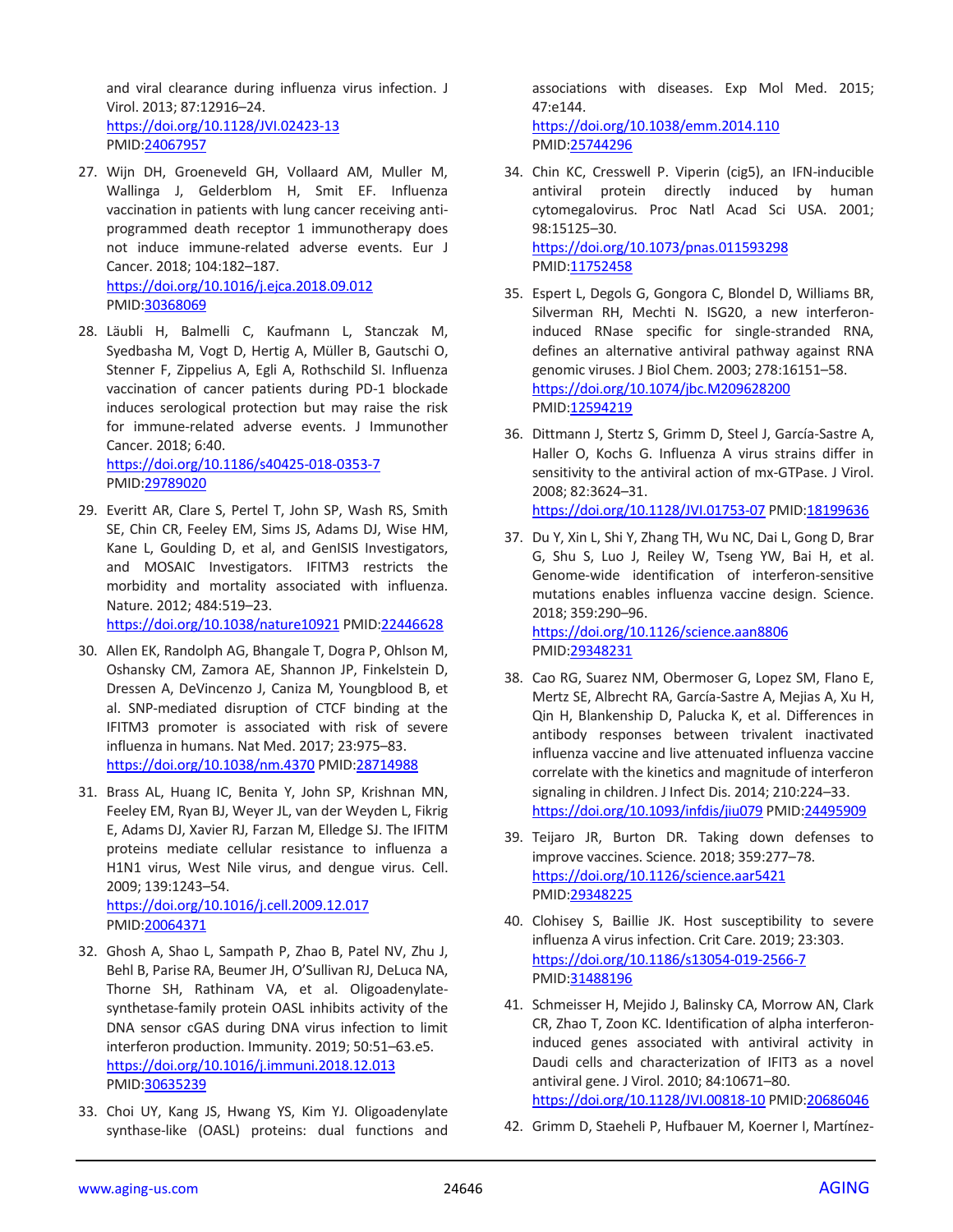Sobrido L, Solórzano A, García-Sastre A, Haller O, Kochs G. Replication fitness determines high virulence of influenza A virus in mice carrying functional Mx1 resistance gene. Proc Natl Acad Sci USA. 2007; 104:6806–11. <https://doi.org/10.1073/pnas.0701849104>

PMID[:17426143](https://pubmed.ncbi.nlm.nih.gov/17426143)

- 43. Morales DJ, Lenschow DJ. The antiviral activities of ISG15. J Mol Biol. 2013; 425:4995–5008. <https://doi.org/10.1016/j.jmb.2013.09.041> PMID[:24095857](https://pubmed.ncbi.nlm.nih.gov/24095857)
- 44. Zhang YH, Zhao Y, Li N, Peng YC, Giannoulatou E, Jin RH, Yan HP, Wu H, Liu JH, Liu N, Wang DY, Shu YL, Ho LP, et al. Interferon-induced transmembrane protein-3 genetic variant rs12252-C is associated with severe influenza in Chinese individuals. Nat Commun. 2013; 4:1418.

<https://doi.org/10.1038/ncomms2433> PMI[D:23361009](https://pubmed.ncbi.nlm.nih.gov/23361009)

45. Tumpey TM, Szretter KJ, Van Hoeven N, Katz JM, Kochs G, Haller O, García-Sastre A, Staeheli P. The Mx1 gene protects mice against the pandemic 1918 and highly lethal human H5N1 influenza viruses. J Virol. 2007; 81:10818–21. <https://doi.org/10.1128/JVI.01116-07>

PMID[:17652381](https://pubmed.ncbi.nlm.nih.gov/17652381)

- 46. Pillai PS, Molony RD, Martinod K, Dong H, Pang IK, Tal MC, Solis AG, Bielecki P, Mohanty S, Trentalange M, Homer RJ, Flavell RA, Wagner DD, et al. Mx1 reveals innate pathways to antiviral resistance and lethal influenza disease. Science. 2016; 352:463–66. <https://doi.org/10.1126/science.aaf3926> PMID[:27102485](https://pubmed.ncbi.nlm.nih.gov/27102485)
- 47. Thomasini RL, Pereira DS, Pereira FSM, Mateo EC, Mota TN, Guimarães GG, Pereira LSM, Lima CX, Teixeira MM, Teixeira AL Junior. Aged-associated cytomegalovirus and Epstein-Barr virus reactivation and cytomegalovirus relationship with the frailty syndrome in older women. PLoS One. 2017; 12:e0180841. <https://doi.org/10.1371/journal.pone.0180841>

PMID[:28700679](https://pubmed.ncbi.nlm.nih.gov/28700679)

- 48. Klenerman P, Oxenius A. T cell responses to cytomegalovirus. Nat Rev Immunol. 2016; 16:367–77. <https://doi.org/10.1038/nri.2016.38> PMID[:27108521](https://pubmed.ncbi.nlm.nih.gov/27108521)
- 49. Araújo Carvalho AC, Tavares Mendes ML, Santos VS, Tanajura DM, Prado Nunes MA, Martins-Filho PR. Association between human herpes virus seropositivity and frailty in the elderly: a systematic review and meta-analysis. Ageing Res Rev. 2018; 48:145–52. <https://doi.org/10.1016/j.arr.2018.10.009> PMID[:30391341](https://pubmed.ncbi.nlm.nih.gov/30391341)
- 50. Merani S, Kuchel GA, Kleppinger A, McElhaney JE.

Influenza vaccine-mediated protection in older adults: impact of influenza infection, cytomegalovirus serostatus and vaccine dosage. Exp Gerontol. 2018; 107:116–25.

<https://doi.org/10.1016/j.exger.2017.09.015> PMI[D:28958701](https://pubmed.ncbi.nlm.nih.gov/28958701)

- 51. Tu W, Rao S. Mechanisms underlying T cell immunosenescence: aging and cytomegalovirus infection. Front Microbiol. 2016; 7:2111. <https://doi.org/10.3389/fmicb.2016.02111> PMI[D:28082969](https://pubmed.ncbi.nlm.nih.gov/28082969)
- 52. Mills EW, Green R. Ribosomopathies: there's strength in numbers. Science. 2017; 358:eaan2755. <https://doi.org/10.1126/science.aan2755> PMI[D:29097519](https://pubmed.ncbi.nlm.nih.gov/29097519)

53. Bianco C, Mohr I. Ribosome biogenesis restricts innate immune responses to virus infection and DNA. Elife. 2019; 8:e49551. <https://doi.org/10.7554/eLife.49551> PMI[D:31841110](https://pubmed.ncbi.nlm.nih.gov/31841110)

- 54. Ubaida-Mohien C, Lyashkov A, Gonzalez-Freire M, Tharakan R, Shardell M, Moaddel R, Semba RD, Chia CW, Gorospe M, Sen R, Ferrucci L. Discovery proteomics in aging human skeletal muscle finds change in spliceosome, immunity, proteostasis and mitochondria. Elife. 2019; 8:e49874. <https://doi.org/10.7554/eLife.49874> PMI[D:31642809](https://pubmed.ncbi.nlm.nih.gov/31642809)
- 55. Zhang Z, Harrison P, Gerstein M. Identification and analysis of over 2000 ribosomal protein pseudogenes in the human genome. Genome Res. 2002; 12:1466–82. <https://doi.org/10.1101/gr.331902> PMI[D:12368239](https://pubmed.ncbi.nlm.nih.gov/12368239)
- 56. Tonner P, Srinivasasainagendra V, Zhang S, Zhi D. Detecting transcription of ribosomal protein pseudogenes in diverse human tissues from RNA-seq data. BMC Genomics. 2012; 13:412. <https://doi.org/10.1186/1471-2164-13-412> PMI[D:22908858](https://pubmed.ncbi.nlm.nih.gov/22908858)
- 57. Balasubramanian S, Zheng D, Liu YJ, Fang G, Frankish A, Carriero N, Robilotto R, Cayting P, Gerstein M. Comparative analysis of processed ribosomal protein pseudogenes in four mammalian genomes. Genome Biol. 2009; 10:R2. <https://doi.org/10.1186/gb-2009-10-1-r2> PMI[D:19123937](https://pubmed.ncbi.nlm.nih.gov/19123937)
- 58. Ferrucci L, Zampino M. A mitochondrial root to accelerated ageing and frailty. Nat Rev Endocrinol. 2020; 16:133–34. <https://doi.org/10.1038/s41574-020-0319-y> PMI[D:31992872](https://pubmed.ncbi.nlm.nih.gov/31992872)
- 59. Sonjak V, Jacob KJ, Spendiff S, Vuda M, Perez A, Miguez K, Minozzo FC, Spake C, Morais JA, Hepple RT. Reduced mitochondrial content, elevated reactive oxygen species, and modulation by denervation in skeletal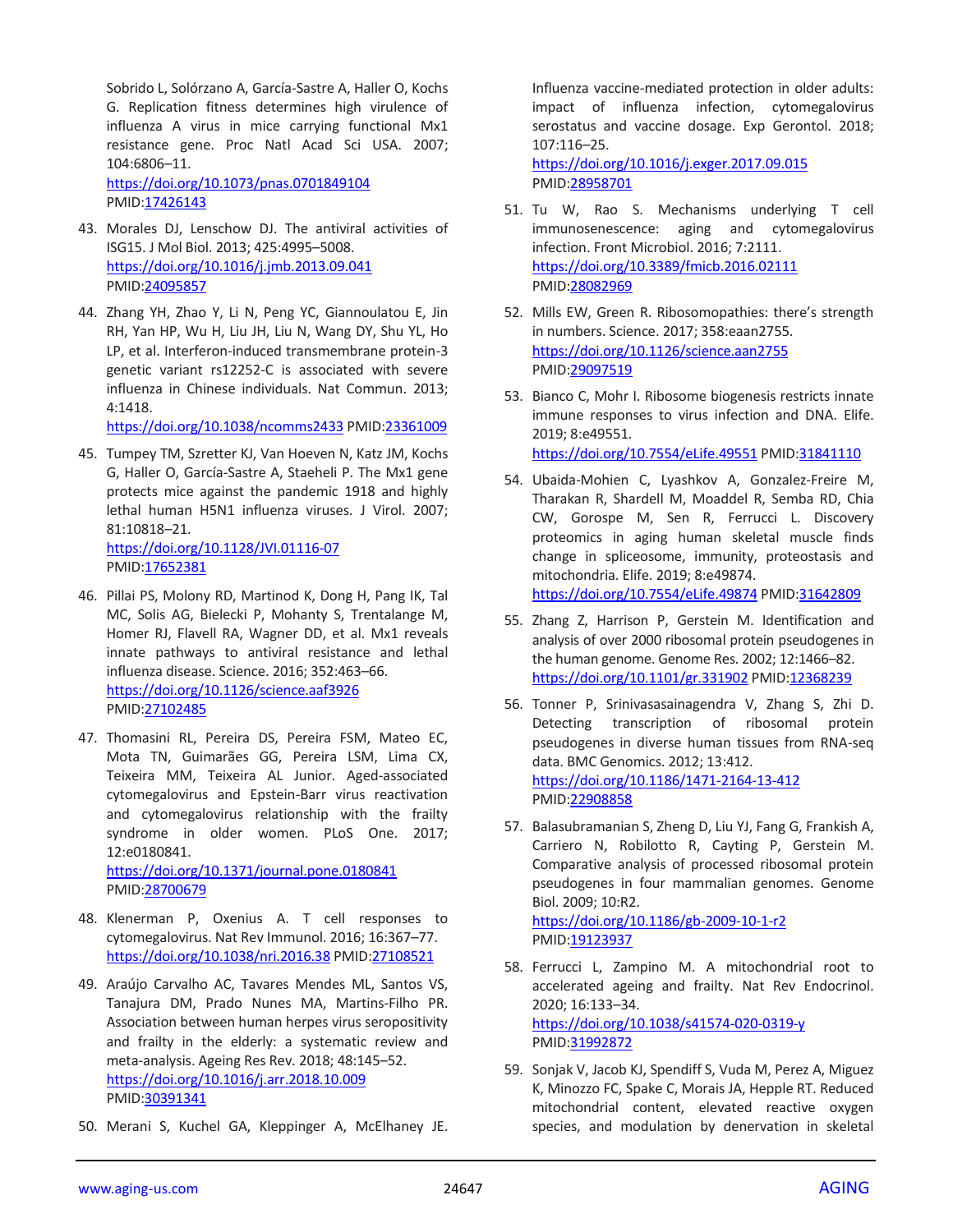muscle of prefrail or frail elderly women. J Gerontol A Biol Sci Med Sci. 2019; 74:1887–95. <https://doi.org/10.1093/gerona/glz066> PMID[:30855073](https://pubmed.ncbi.nlm.nih.gov/30855073)

- 60. Viña J, Borras C, Gomez-Cabrera MC. A free radical theory of frailty. Free Radic Biol Med. 2018; 124:358– 363. <https://doi.org/10.1016/j.freeradbiomed.2018.06.028> PMID[:29958933](https://pubmed.ncbi.nlm.nih.gov/29958933)
- 61. Liu CK, Lyass A, Larson MG, Massaro JM, Wang N, D'Agostino RB Sr, Benjamin EJ, Murabito JM. Biomarkers of oxidative stress are associated with frailty: the Framingham offspring study. Age (Dordr). 2016; 38:1. <https://doi.org/10.1007/s11357-015-9864-z> PMID[:26695510](https://pubmed.ncbi.nlm.nih.gov/26695510)
- 62. Sánchez-Flores M, Marcos-Pérez D, Costa S, Teixeira JP, Bonassi S, Pásaro E, Laffon B, Valdiglesias V. Oxidative stress, genomic features and DNA repair in frail elderly:

a systematic review. Ageing Res Rev. 2017; 37:1–15. <https://doi.org/10.1016/j.arr.2017.05.001> PMI[D:28487242](https://pubmed.ncbi.nlm.nih.gov/28487242)

- 63. Lei W, Xu Y, Su J, Chong CM, Su HX, Luo J, Fang EF, Bao Z, Chen G. Applications of high-throughput 'omics' data in the study of frailty. Transl Med Aging. 2019; 3:40– 51.
- 64. WHO Global Influenza Surveillance Network. Serological diagnosis of influenza by haemagglutination inhibition testing. In: Manual for the laboratory diagnosis and virological surveillance of influenza. Geneva, Switzerland: WHO; 2011. [https://www.who.int/influenza/gisrs\\_laboratory/manu](https://www.who.int/influenza/gisrs_laboratory/manual_diagnosis_surveillance_influenza/en/) al diagnosis surveillance influenza/en/
- 65. Chen Y, McCarthy D, Robinson M, Smyth GK. edgeR: differential expression analysis of digital gene expression data. User's Guide. 2020

[http://www.bioconductor.org/packages/release/bioc/vi](http://www.bioconductor.org/packages/release/bioc/vignettes/edgeR/inst/doc/edgeRUsersGuide.pdf) [gnettes/edgeR/inst/doc/edgeRUsersGuide.pdf](http://www.bioconductor.org/packages/release/bioc/vignettes/edgeR/inst/doc/edgeRUsersGuide.pdf)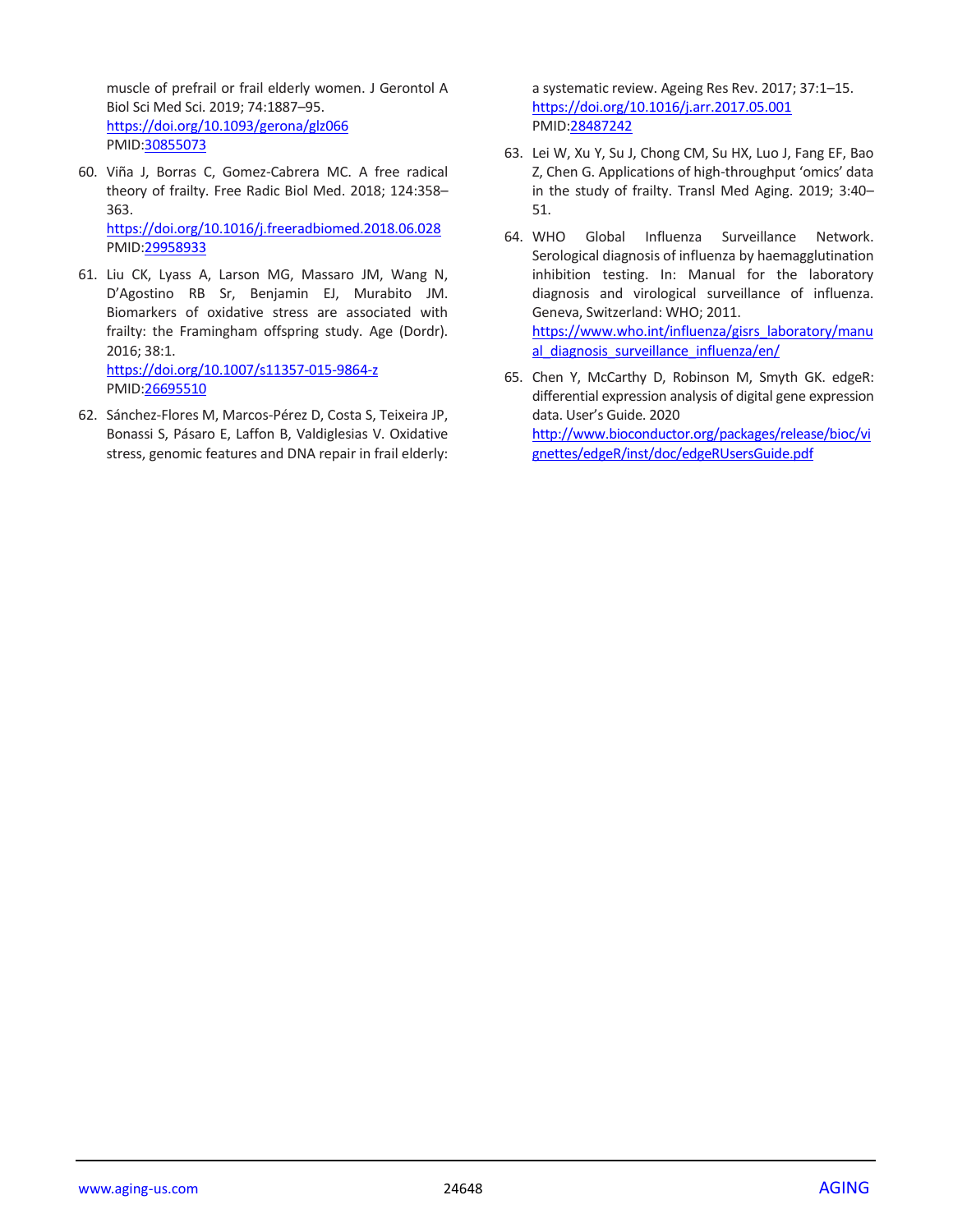# **SUPPLEMENTARY MATERIALS**

#### **Supplementary Tables**

Please browse Full Text version to see the data of Supplementary Tables 1, 2, 3, 6.

**Supplementary Table 1. All differentially expressed genes between non-frail and frail patients on days 0, 3, and 7.**

**Supplementary Table 2. All differentially expressed genes between days 0 and 3 or 7 in frail and non-frail patients.**

**Supplementary Table 3. Differentially expressed ribosomal protein genes in frail and non-frail patients.**

**Supplementary Table 4. Differentially expressed immunoglobulin genes in frail and non-frail patients.**

| Day 0 - 7 Non-frail |                                                        |                  |
|---------------------|--------------------------------------------------------|------------------|
| <b>Symbol</b>       | Entrez gene name                                       | Expr fold change |
| <b>IGHD</b>         | immunoglobulin heavy constant delta                    | $-1.235$         |
| IGHG1               | immunoglobulin heavy constant gamma 1 (G1m marker)     | 2.06             |
| IGHG3               | immunoglobulin heavy constant gamma 3 (G3m marker)     | 1.3              |
| <b>IGHGP</b>        | immunoglobulin heavy constant gamma P (non-functional) | 1.51             |
| <b>IGHV1-69</b>     | immunoglobulin heavy variable 1-69                     | $-2.128$         |
| <b>IGHV4-39</b>     | immunoglobulin heavy variable 4-39                     | 1.24             |
| <b>IGKC</b>         | immunoglobulin kappa constant                          | 1.28             |
| $IGKV1-6$           | immunoglobulin kappa variable 1-6                      | 1.79             |
| <b>IGKV1-12</b>     | immunoglobulin kappa variable 1-12                     | 1.57             |
| <b>IGKV1-16</b>     | immunoglobulin kappa variable 1-16                     | 1.45             |
| <b>IGKV1-17</b>     | immunoglobulin kappa variable 1-17                     | 1.42             |
| <b>IGKV1-33</b>     | immunoglobulin kappa variable 1-33                     | 1.26             |
| <b>IGKV1-39</b>     | immunoglobulin kappa variable 1-39 (gene/pseudogene)   | 1.31             |
| <b>IGKV2-28</b>     | immunoglobulin kappa variable 2-28                     | 2.21             |
| <b>IGKV3-20</b>     | immunoglobulin kappa variable 3-20                     | 1.43             |
| $\rm IGLC2$         | immunoglobulin lambda constant 2                       | 1.24             |
| IGLC3               | immunoglobulin lambda constant 3 (Kern-Oz+ marker)     | 1.32             |
| <b>IGLV1-40</b>     | immunoglobulin lambda variable 1-40                    | 1.41             |
| <b>IGLV1-44</b>     | immunoglobulin lambda variable 1-44                    | 1.5              |
| <b>IGLV2-11</b>     | immunoglobulin lambda variable 2-11                    | 1.37             |
| <b>IGLV3-21</b>     | immunoglobulin lambda variable 3-21                    | 1.7              |
| Day 0 - 7 Frail     |                                                        |                  |
| <b>Symbol</b>       | Entrez gene name                                       | Expr fold change |
| <b>IGHV1-69D</b>    | immunoglobulin heavy variable 1-69D                    | $-1.493$         |
| <b>IGKV2-24</b>     | immunoglobulin kappa variable 2-24                     | $-3.226$         |
| IGKV2D-29           | immunoglobulin kappa variable 2D-29                    | $-1.754$         |
| <b>IGKV3-15</b>     | immunoglobulin kappa variable 3-15                     | $-1.389$         |
| IGLL1/IGLL5         | immunoglobulin lambda like polypeptide 5               | $-1.333$         |
| <b>IGLV3-19</b>     | immunoglobulin lambda variable 3-19                    | $-1.538$         |